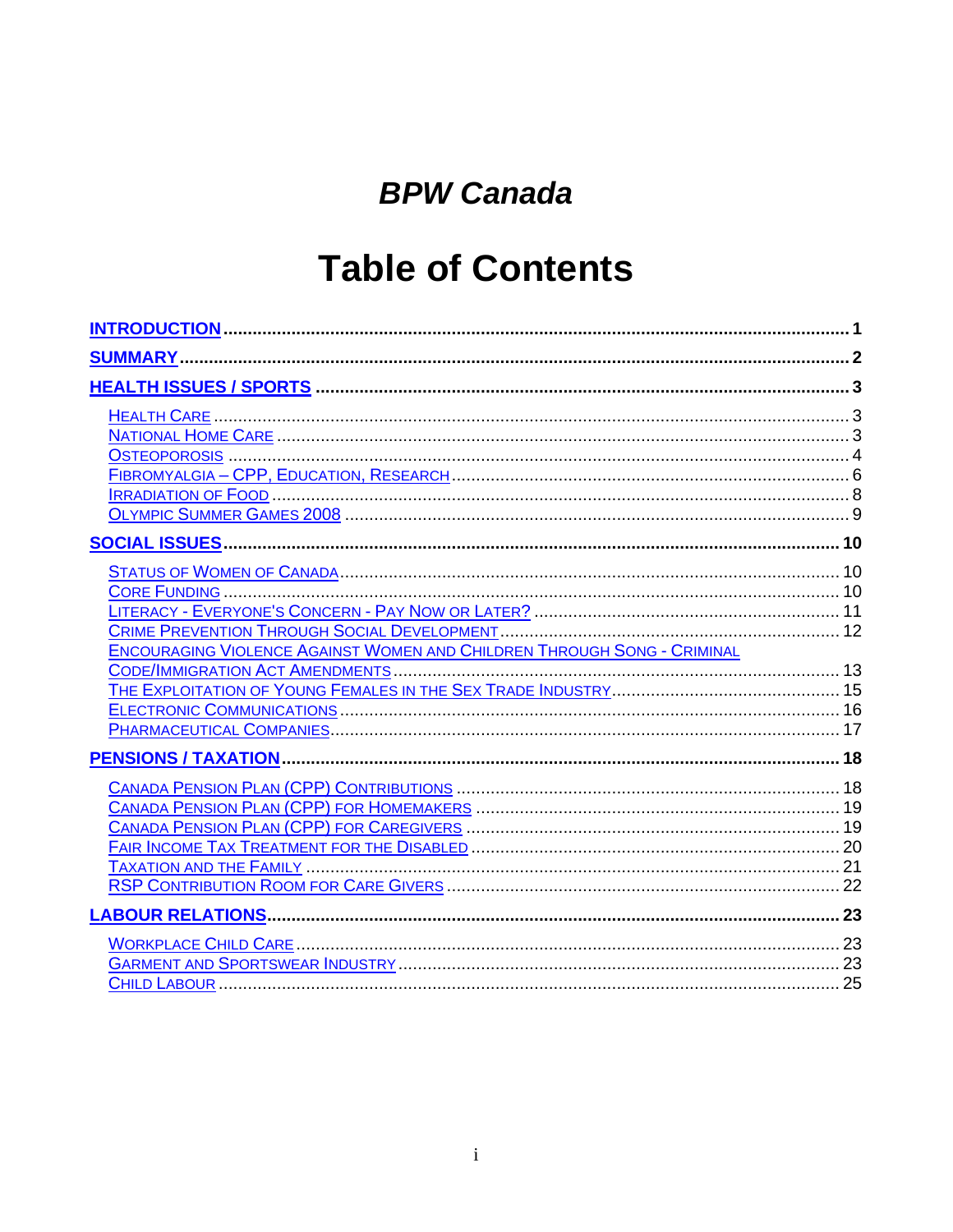## **BPW CANADA**

#### **The Canadian Federation of Business and Professional Women's Clubs La Féderation Canadienne des Clubs de Femmes de Carriere**

# **INTRODUCTION**

Since 1930, the Canadian Federation of Business and Professional Women's Club (BPW Canada) has worked to elevate the economic and social status of working women in Canada. Our membership is made up of women who are employed or have been employed in the workplace; in the professions, in traditional and non-traditional work and in business ownership including home based enterprises. Our Organization encourages and supports female students and young women to become involved with BPW, as their voices are important in addressing the needs of the working women of the future.

BPW Canada is a member of BPW International, one of the world's most influential organizations - the only organization that focuses primarily on issues affecting working women worldwide. BPW is a non-partisan and non-sectarian network of women who share common objectives for all women.

BPW Canada is pleased to present this submission covering the resolutions passed at the 37<sup>th</sup> Biennial Convention held in Sault Ste. Marie, Ontario, July 11<sup>th</sup> through July 15<sup>th</sup>, 2000, the Annual Meeting held in Winnipeg, Manitoba, July 21st, 2001 and the 38th Biennial Convention held in Quebec City, Quebec, July 14<sup>th</sup> through July 18<sup>th</sup>, 2002. The delegates from our clubs across the country that comprise our federation, considered, discussed and approved these resolutions.

BPW Canada was incorporated on June  $7<sup>th</sup>$ , 1930. For over seventy years, BPW Canada members have worked with the government and agencies at all levels to:

- $\triangleright$  Improve the economic, employment and social conditions of working women.
- $\triangleright$  Stimulate interest in federal, provincial and municipal affairs.
- $\triangleright$  Encourage women to participate in the business of government at all levels.
- ➢ Assist women and girls to acquire education in preparation for employment.

In the past, BPW Canada has been accorded the privilege of meeting with the Prime Minister and other members of Cabinet to present and discuss its submission. Since we were unable to arrange meetings during 2001, we have revised our original submission to include current resolutions in addition to those submitted for consideration in 2001. We hope we will have the privilege to meet with several members of the Government in 2002 or 2003 at their earliest convenience.

Jill Worobec, President, BPW Canada

Barbara Hall, Secretary Treasurer

Doris Hall, Resolutions Chair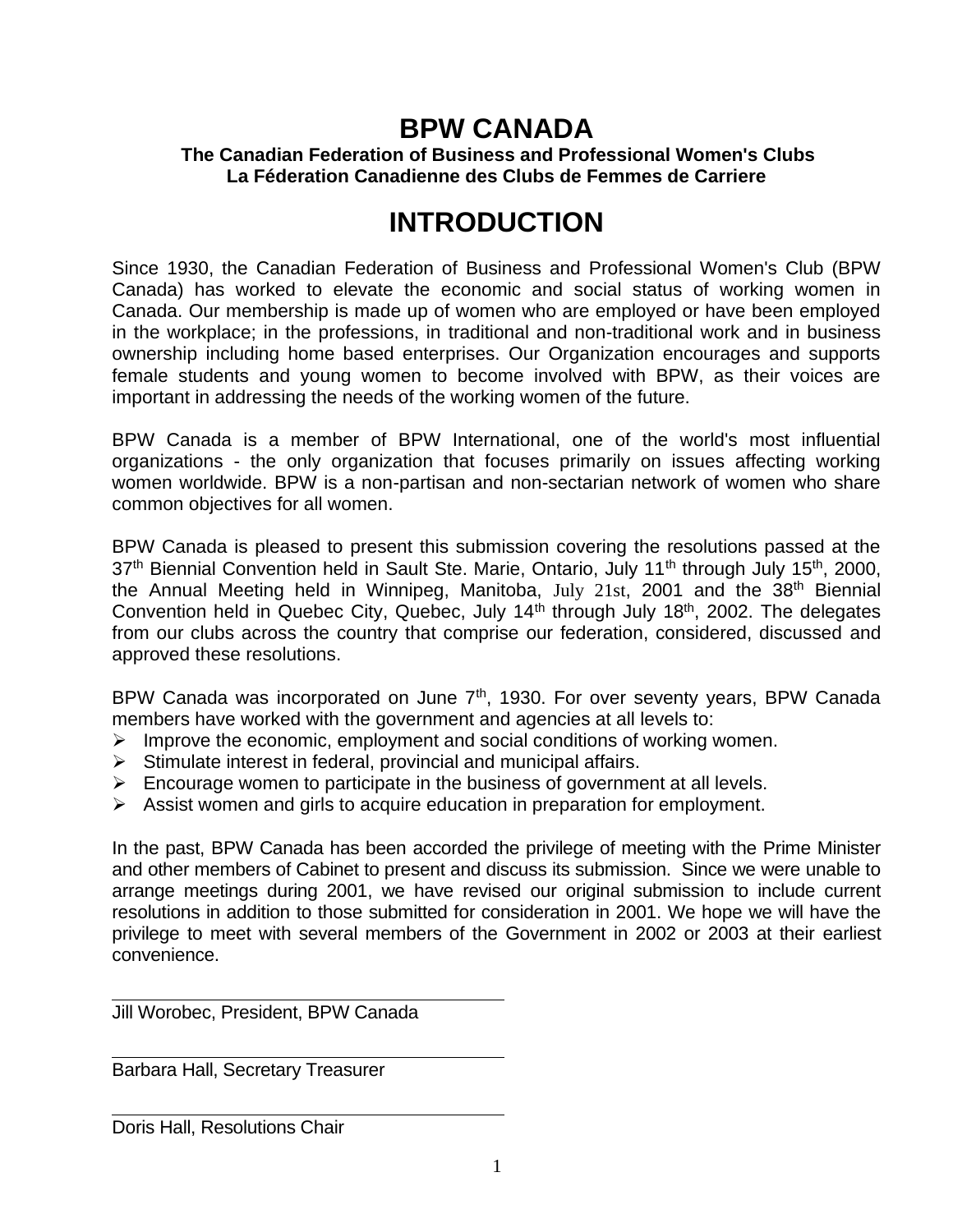### **SUMMARY**

Since **Health Care** is the Number One concern of most Canadians, several resolutions related to improvements and/or changes in our Health Care system have been addressed. Topics of concern include providing funding for maintaining Canada's excellent health care system and developing home care programs.

**Osteoporosis** and **Fibromyalgia** are debilitating and crippling diseases affecting many women. BPW Canada and BPW International has formed a partnership with the Osteoporosis Society to help promote universal awareness of possible prevention of this disease. BPW Canada is committed to forming further partnerships with other health related organizations during the next biennium.

The **Irradiation of Food** and its possible effect on the health of Canadians is of great concern to BPW Canada members, women being the primary purchasers of food for the family.

After having taken part in the Decade for Women Conference in 1995 in Beijing, China and the **Olympic Games of 2008** being awarded to Beijing, BPW Members wish to make their concerns known to ensure the equal treatment of female participants during the games.

Under **Social Issues**, BPW Canada members addressed literacy, crime prevention, the encouragement of violence against women and children through songs, exploitation of children in the sex trade and the prevention of offensive and sexually explicit unsolicited electronic communications. An "urgent" resolution was passed urging the Government of Canada to investigate all incidents of retaliation by pharmaceutical companies when these companies are questioned about the effects of their new products.

BPW Canada members expressed concern over issues related to the **Canada Pension Plan**: individuals unable to contribute due to limited earnings, allowing homemakers to make voluntary contributions and implementing a "drop-out" provision similar to the existing "Child Rearing Drop Out Provision" for caregivers.

Resolutions were discussed and passed dealing with **Taxation** of CPP payments for disabled individuals and income splitting for stay-at-home parents. A resolution was passed urging the **Tax Laws** be amended to allow caregivers to contribute to RRSPs based on an imputed appropriate income.

Classified under **Labour Conditions/Benefits**, BPW Canada members passed resolutions relating to the benefits of quality Child Care in or near the work place, unfavourable working conditions within the garment and sportswear industry and child labour in Canada and around the globe.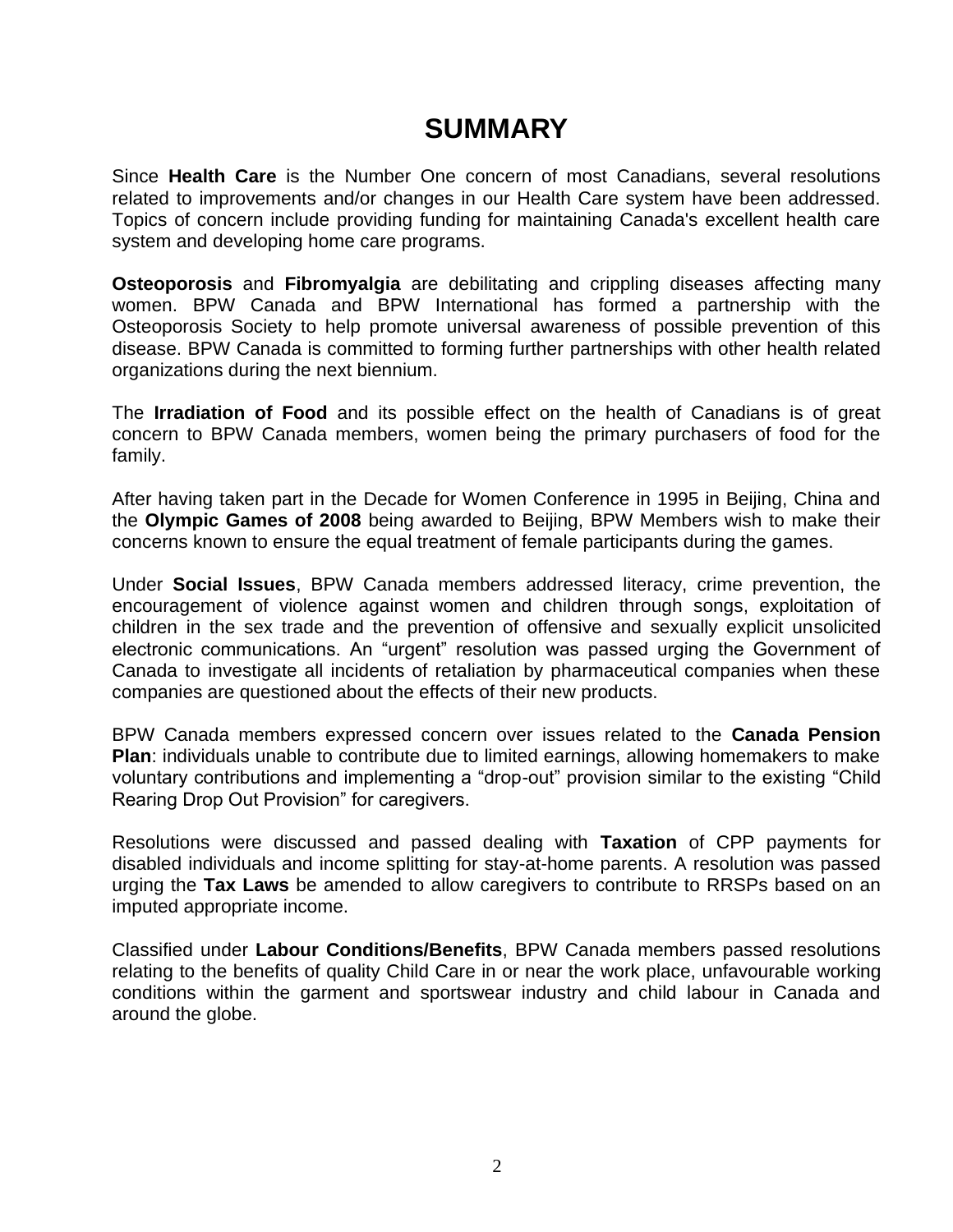# **HEALTH ISSUES / SPORTS**

### *Health Care*

The Government of Canada, in an effort to bring the deficit under control, unilaterally reduced transfer of payments to the provinces under Medicare while at the same time announcing a surplus, often resulting in a reduction of services. Although some funding has been restored, provinces continue to deal with major shortfalls in health care funding.

Surveys have overwhelmingly reported that the people of Canada place Health Care as their number one priority.

*THEREFORE BE IT RESOLVED that BPW Canada urges the Government of Canada to cease the practice of unilaterally reducing transfer payments to the provinces for healthcare services and immediately restore funding.*

#### **RESOLUTION 2000-11**

### *National Home Care*

The major changes in Health Care underway in Canada involve the closing of a significant number of hospitals, acute in-patient beds, and the reduction of health care staff. These changes in hospital closings and restructuring have caused a considerable transfer of healthcare responsibilities to patients and/or caregivers (primarily women, including working women) in the homes of patients.

There are different types and lengths of home care required for patients with various health conditions and/or illnesses. Research published by the Canadian Medical Association states that demographic realities make it increasingly likely that persons in their middle years will become caregivers. Articles have appeared in national publications such as the Globe and Mail, Homemaker's and Maclean's magazines and on television programs confirming the urgent need for a national home care program.

In the Globe and Mail of January 27<sup>th</sup>, 2000, it is reported that the Federal Minister of Health, Allan Rock, is urging talks with provincial and territorial governments on a national home care program and other health concerns.

#### *THEREFORE BE IT RESOLVED that BPW Canada strongly urges the Government of Canada to develop a national home care program to be legislated and controlled under the Canada Health Act.*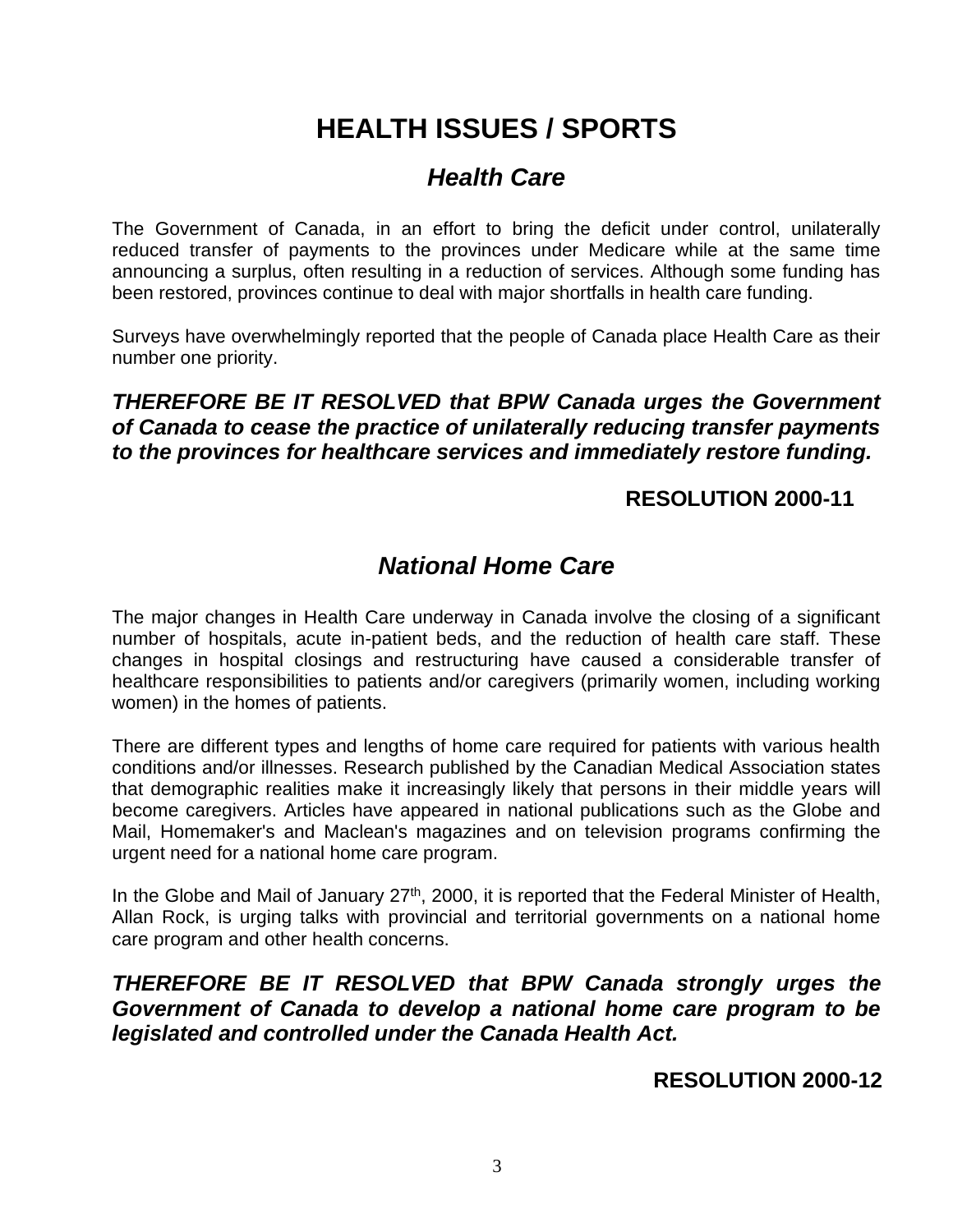### *Osteoporosis*

Osteoporosis is a progressive systemic disease resulting in increased bone fragility and susceptibility to fracture. The Federal Government and specifically Health Canada must recognize that Osteoporosis currently imposes an unacceptable social and economic burden in Canada which:

a. Primarily affects postmenopausal women (40% will experience one or more fractures) with incidence and prevalence increasing with age for men and women.

b. Results in extremely high levels of long-term physical disability due to complications from hip, spine, wrist and other fractures.

c. Will quadruple the number hip fractures over the next 40 years (from 21,000 to 88,000) as members of the baby boom generation (born from 1947 to 1965) move into their fifth, sixth and seventh decades.

Osteoporosis ranks high as one of the causes for morbidity (1570 deaths in 1993-1994 estimated to exceed 7000 by 2041), in health care resource utilization (\$1.3 billion in 1993), and as a disabling disease in the population. It has a high economic cost yet a low proportion of public monies are devoted to research for all categories of the disease.

Additional research is required in the areas of cost effective strategies for primary prevention, outcomes and costs associated with Osteoporosis. Population studies indicate that Osteoporosis affects one in four Canadian women and one in eight men over 50 and is a frequent cause of long-term physical disability.

No single cause for Osteoporosis has been identified, although certain risk factors for Osteoporosis play a role in the development of the disease and predispose individuals to loss of bone and increased risk of fracture. The prevalence of Osteoporosis, as with many chronic conditions, correlates strongly with socio-economic status and with such determinants of health as lack of formal education and low-income. Reductions in bone mass are more easily prevented than treated. Women with multiple risk factors and low bone density have an especially high risk of hip fracture. In Canada the estimated direct and indirect costs (1993 data) created by illnesses and disability and premature death including Osteoporosis was estimated at \$156.9 billion.

Many older Canadians disabled by Osteoporosis rely on the Canadian Pension Plan (CPP) as their sole source of income. Despite the gravity of their condition these elderly people are obliged to pay for their medications, often costing hundreds of dollars per month, not always covered by provincial reimbursement programs. Thus the inequity of the situation results in some of the poorest of Canadians foregoing their medication due to cost.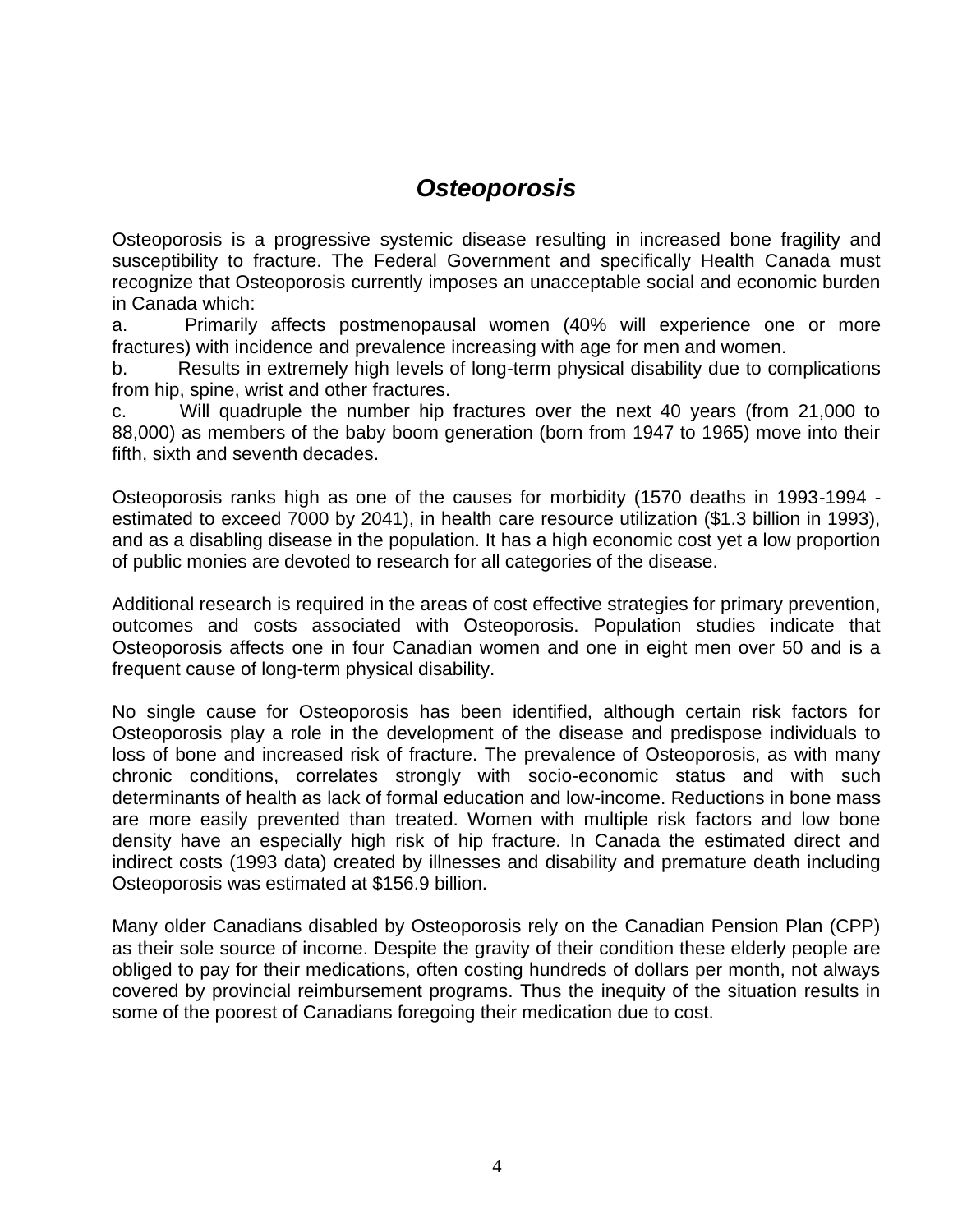*THEREFORE BE IT RESOLVED that BPW Canada urges the Government of Canada, in general, and, in particular Health Canada to:*

*1. Acknowledge that Osteoporosis is a national health priority - on par with breast cancer, diabetes and other chronic conditions.*

*2. Establish a special parliamentary committee to address the needs of Canadians with Osteoporosis.*

*3. Develop a clinical perspective, evidence-based medicine for Osteoporosis care as a foundation for standardized treatment guidelines and outcome measures.*

*FURTHER BE IT RESOLVED that BPW Canada urges the Government of Canada, in general, and in particular Health Canada, in co-operation with provincial ministries of health, to develop and implement a cocoordinated national/regional strategy to:*

*1. Optimize peak bone mass during the first 20 years of life;*

*2. Improve knowledge and awareness about Osteoporosis among Canadians about risk factors for Osteoporosis and the importance of bone health; and*

*3. Standardize treatment guidelines and outcome measures so that Canadians with Osteoporosis receive comparable and appropriate care regardless of economic status and geographical location; and*

*4. Assist Canadians with Osteoporosis in performing daily living activities and in living independently in the community, thus promoting self-reliance and improving quality of life; and*

*5. Designate significant funding commensurate with the scope of the burden imposed by Osteoporosis for basic science, applied and clinical research, and improved delivery of care.*

*FURTHER BE IT RESOLVED that BPW Canada and the BPW Provincial Organizations urge their Provincial Ministries of Health, in co-operation with Health Canada, to develop and implement a co-coordinated national/regional strategy to address the prevention, early diagnosis, treatment and management of Osteoporosis as identified above.*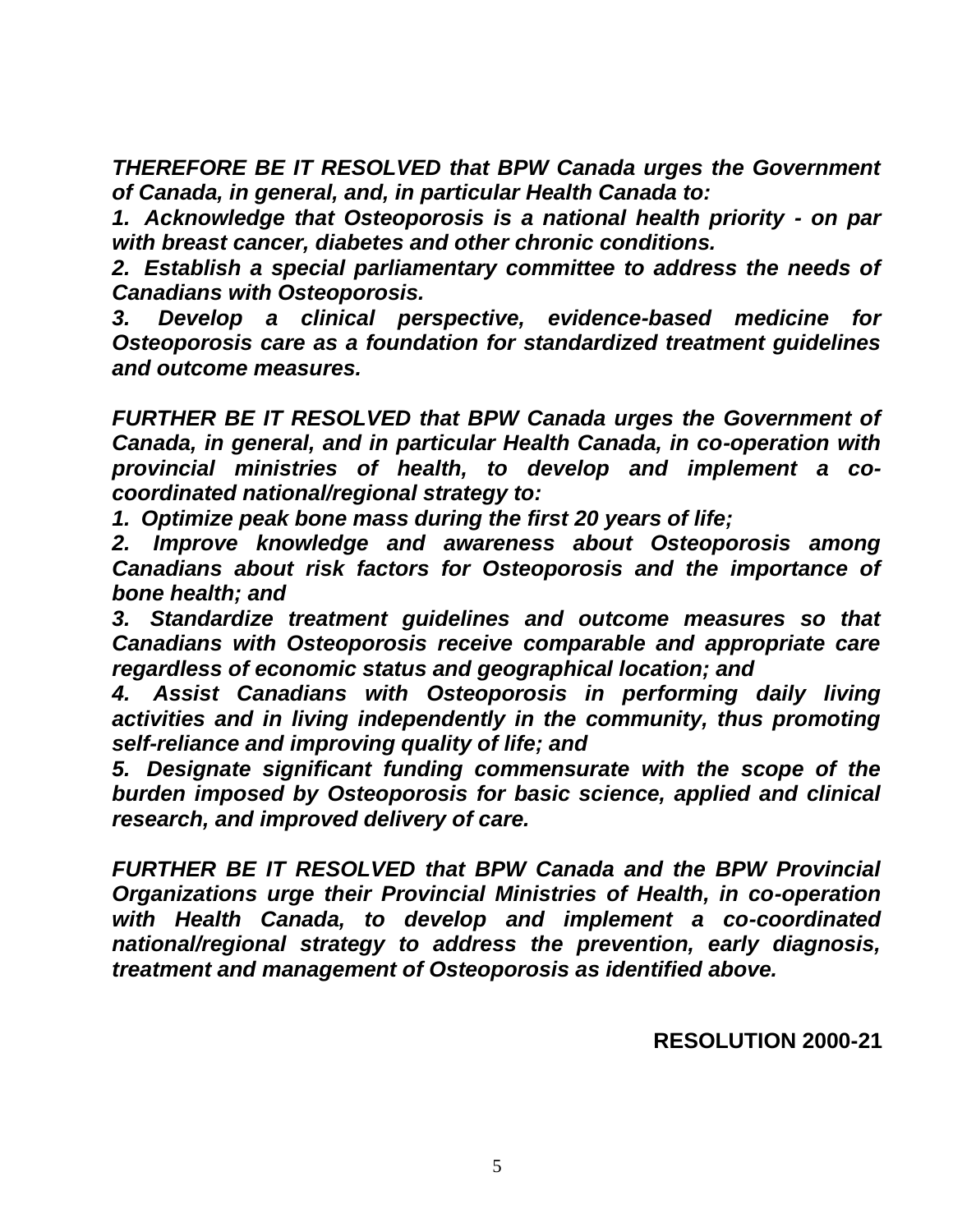### *Fibromyalgia – CPP, Education, Research*

Fibromyalgia Syndrome affects almost 3% of the general population. The ratio of women to men with the disease is 4 to 1, the majority of Fibromyalgia victims being of an employable age.

Despite the condition frequency and clear diagnostic criteria, statistics suggest that the Syndrome is often misdiagnosed and correct treatment and diagnosis is delayed between six and ten years. Many women are accused of malingering, referred to psychiatrists, subjected to needless surgery, i.e. hysterectomies, subjected to treatments and medications that often make their symptoms worse, i.e. physiotherapy, strengthening programs. They are refused disability benefits from their insurance plans, Canada Pension Plan and other compensatory plans. If they appeal and are finally accepted, they can expect to wait for over a year to receive any benefits.

CPP Disability will only accept objective medical data such as x-rays and laboratory results. Prior to 1990, the diagnosis of Fibromyalgia was very subjective. There was no way to quantify the degree of pain a patient experienced. In 1990, the American College of Rheumatology established criteria for the classification of Fibromyalgia to provide an objective medical diagnostic tool to measure the degree of pain.

Canadian Pension Plan (CPP) will deny a Fibromyalgia application on the basis of Fibromyalgia only, but on appeal, may grant the application due to a CPP approved debilitating disease secondary to Fibromyalgia. The Criteria for Classification of Fibromyalgia by the American College of Rheumatology provides an objective tool to measure the degree of pain the Fibromyalgia patient suffers, while traditional objective medical data does not.

*THEREFORE BE IT RESOLVED that BPW Canada urges the Minister of Human Resources Development Canada to change the criteria used by CPP Disability when reviewing applications of persons with Fibromyalgia such that the criteria for classification of Fibromyalgia established by the "American College of Rheumatology" be the standard diagnostic tool.*

*FURTHER BE IT RESOLVED that BPW Canada urges the Health Canada's Subcommittee on Fibromyalgia, that Health Canada and Human Resources Development Canada accept the diagnosis of Fibromyalgia by a rheumatologist as a valid disease state.*

*FURTHER BE IT RESOLVED that BPW Canada urges Human Resources Development Canada to mandate that CPP show just cause for denying a Fibromyalgia application in this diagnosis alone.*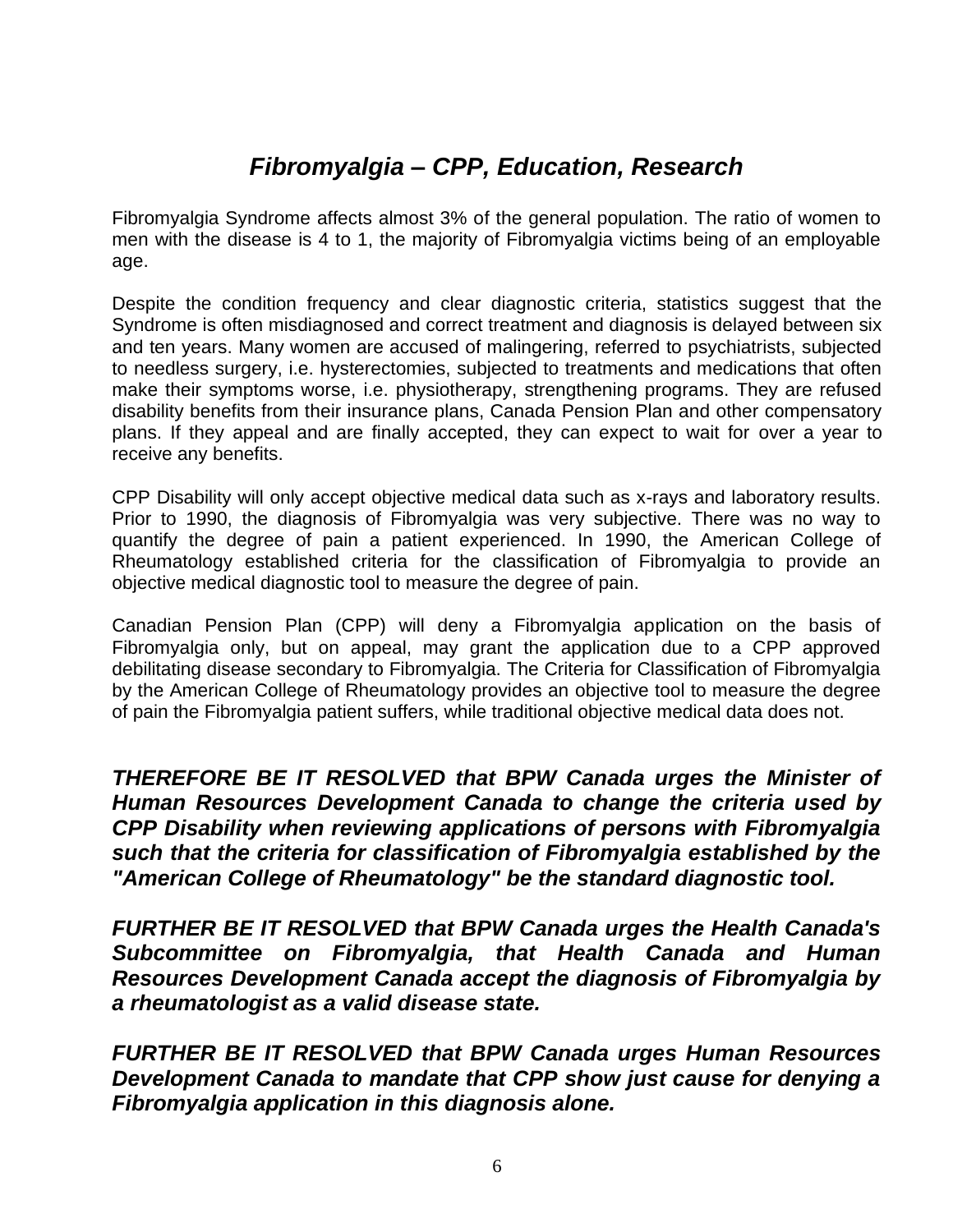**RESOLUTION 2000-15**

*THEREFORE BE IT RESOLVED THAT BPW Canada urges the Government of Canada and the Canadian Medical Association to ensure Canadian physicians receive updated and timely information on the diagnostic criteria for Fibromyalgia.*

*FURTHER BE IT RESOLVED THAT BPW Canada urges the Government of Canada to ensure all members of boards or panels ruling on disability benefits, such as Canada Pension Plan, receive education on the validity and correct diagnostic criteria of Fibromyalgia.*

*FURTHER BE IT RESOLVED THAT BPW Canada urges the Government of Canada to ensure research grant monies be expended to study the cause(s) and best treatment of Fibromyalgia.*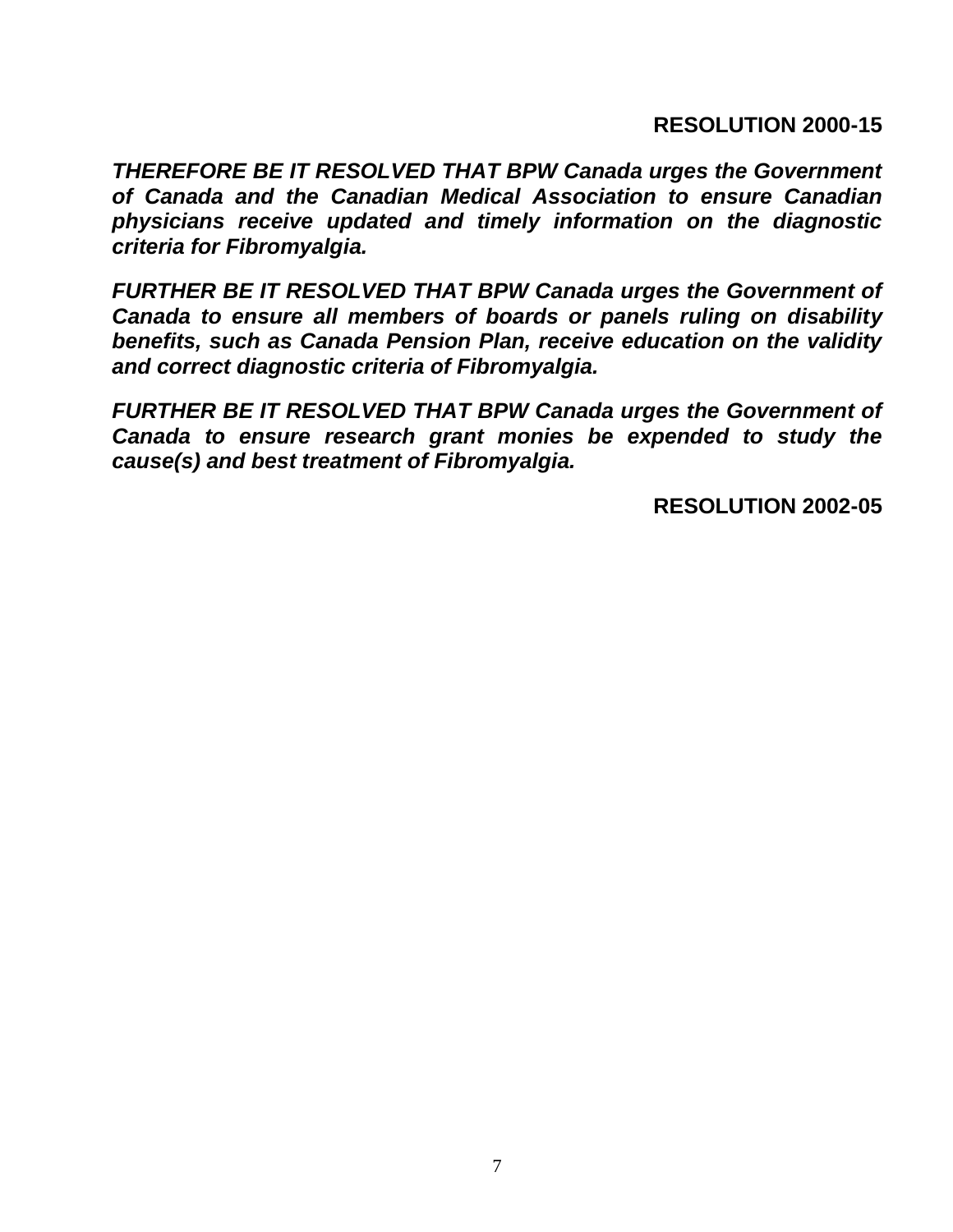#### *Irradiation of Food*

Being the primary caregivers and purchasers of food for personal and family use, women are concerned for the health and safety of women, their families and the environment. We need to address the subject of food irradiation. In Canada, the amount of irradiation allowed for herbs and spices (slightly less for potatoes, onions, and wheat), and the higher portions for fruits, vegetables, fish and meat allowed in the U.S.A. and other countries, is the equivalent of 330 million chest X-rays, an amount that would completely eradicate a human body. In 2001, during a closed three-day meeting of World Health Organization, it was decided the maximum radiation dose for food could be eliminated without posing any hazards.

Canada imports foods from other countries, mainly U.S.A., in bulk form for repackaging and relabelling before distribution. No labels are required by U.S. Food and Drug Administration (FDA) to signify that this food had been irradiated before being canned and sold to Canada. At the border, Canadian Food Inspection Agencies do not assess this unlabeled food to ensure it meets Canadian regulations. According to Statistics Canada, in 2001, Canada imported fruits, vegetables, meat and other products from a worldwide market, including five billion dollars paid to U.S.A. for fruits and vegetables, 220 million for potatoes and 112.4 million for onions.

In short-term testing sponsored by the U.S. FDA, 441 toxicity studies were reviewed and all 441 studies were found to be flawed and could not be used. These toxicity studies exposed the fact that the irradiation of food caused chromosome damage, increased kidney and heart disease, as well as numerous cancerous tumours. Other short-term tests carried out at the University of Illinois on 25 animals were stopped because all the animals died from burst hearts. Their short-term tests of irradiated beef fed to lab rats resulted in the rats dieing of haemorrhaging within 34 days. It was decided not to greatly publicize the results lest the public not want to eat irradiated food.

While the main excuse for irradiating food is to increase shelf-life and kill disease causing bacteria, it has been found through scientific tests by Cornell University, other clinical tests and scientifically monitored studies, that the process kills all the food's DNA, Vitamins, and Minerals, leaving nothing but bulk and numerous environmental effects and obvious health hazards. The University of Michigan Medical School and the National Academy of Sciences' U.S. Research Council performed studies on irradiated food and found that gamma rays used in irradiation, change the molecular structure of an atom, knocking electrons out of atomic orbit, creating free radicals that in turn form new chemicals such as formaldehyde and benzene, both known to cause chromosomal abnormalities associated with leukemia, cancers, Downs Syndrome and many other diseases. According to noted authorities, food that has been irradiated is not radioactive, but radiomimetic which means when eaten, the individual is indirectly exposed to radiation.

*THEREFORE BE IT RESOLVED THAT BPW Canada urges the Federal Government to encourage an immediate cessation of all irradiated foods in Canada and that strict inspection, tests, and proper controls be installed to rule out all irradiated foods in Canada and insure all imported foods are properly labelled to help contribute to the good health of women and their families and help provide a safe global environment in which to live.*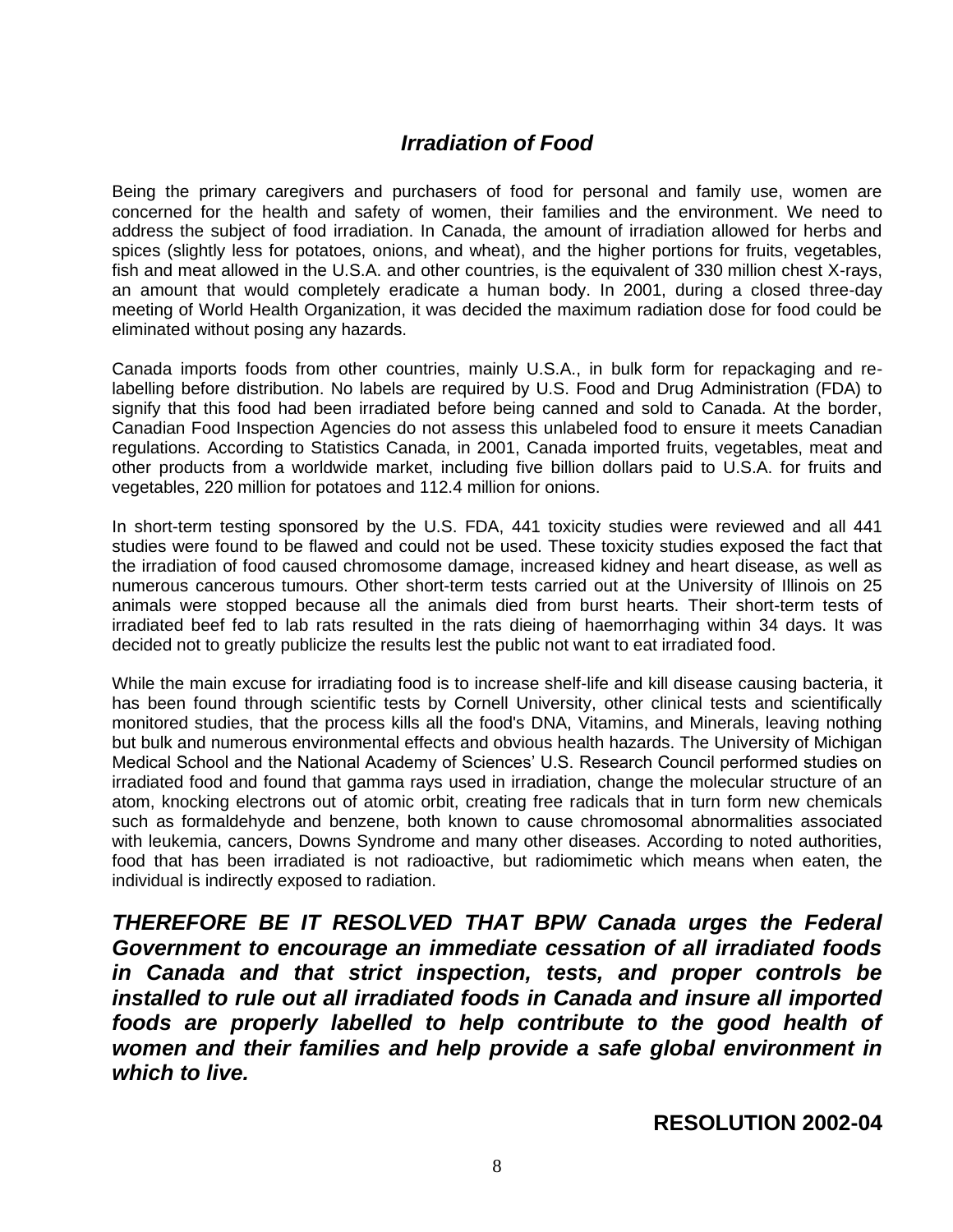### *Olympic Summer Games 2008*

The Committee for the Olympic Games has awarded the Summer Games for 2008 to Beijing China.

When the United Nations held the Decade for Women Conference in Beijing in 1995, some of the living conditions for women were deplorable as many BPW Canada members can confirm from personal experience. We would like to ensure that women participants receive equal rights and accommodations as their male counterparts regardless of past traditions.

#### *THEREFORE BE IT RESOLVED that BPW Canada requests the Government of Canada to urge the Committee for the Olympic Games to ensure that living conditions for female participants at the Summer Games be equal to those of the male participants.*

.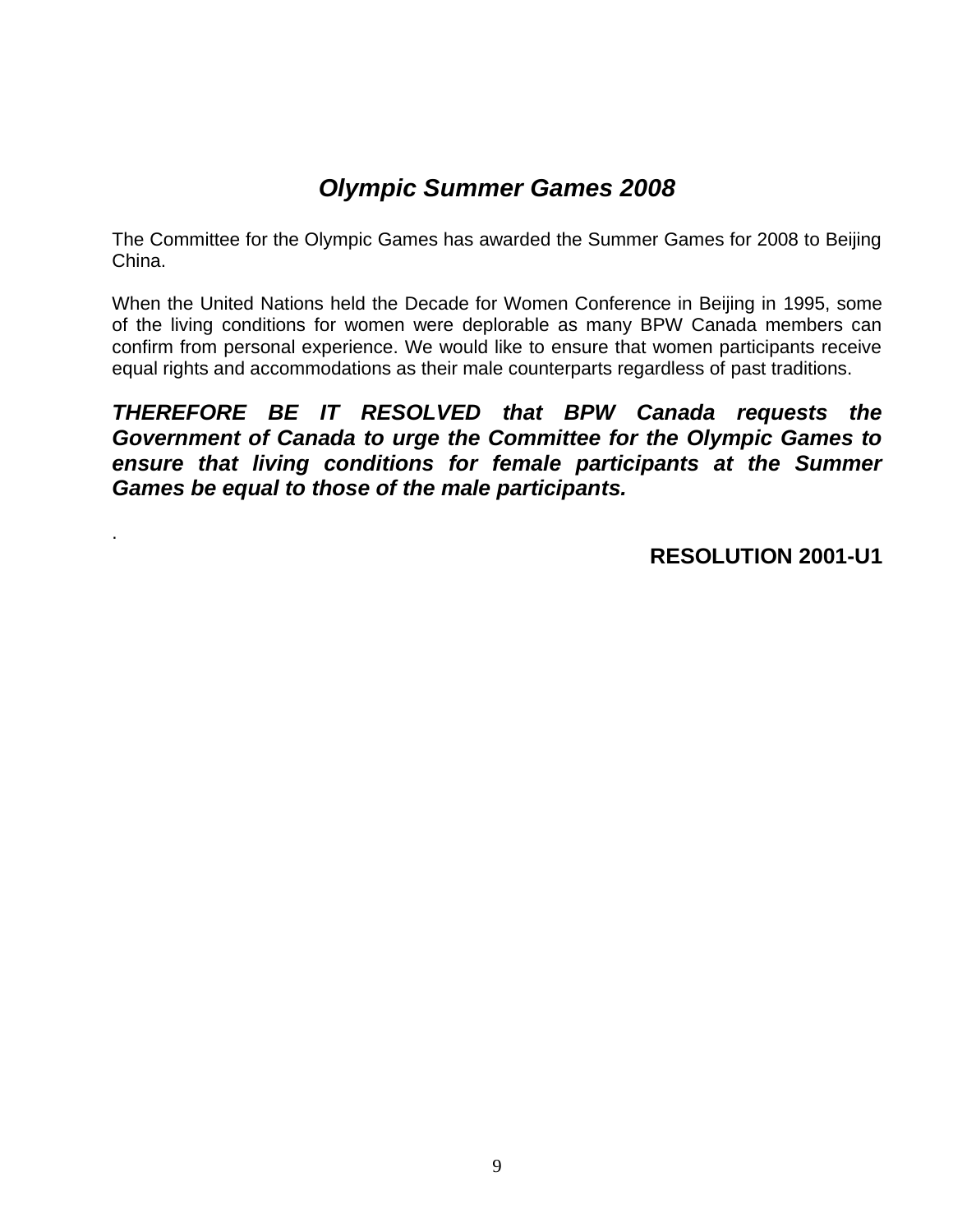# **SOCIAL ISSUES** *Status of Women of Canada*

BPW Canada was one of the organizations that pressed for the Royal Commission on the Status of Women. The organization known as the Status of Women was formed as a direct result of the recommendations of this commission.

This Organization, which has served the women of Canada in an exemplary manner, is now under attack by the extreme right wing women's organization known as REAL Women of Canada.

*THEREFORE BE IT RESOLVED that BPW Canada urges the Government of Canada to ensure that the funding and support for the Status of Women of Canada be maintained.*

**RESOLUTION 2000-06**

### *Core Funding*

Many women in Canada have banded together to fight for women's rights. Several of the resulting organizations, based in small towns and villages do not have the membership base that allows them to charge sufficient membership dues to sustain their mandates. Without adequate funding, many of these organizations that contribute greatly to further women's rights are struggling for survival.

These women are a disadvantaged segment of the population of Canada often due to the abolishment of core funding by the present government.

#### *THEREFORE BE IT RESOLVED that BPW Canada urges the Government of Canada to restore core funding to women's organizations.*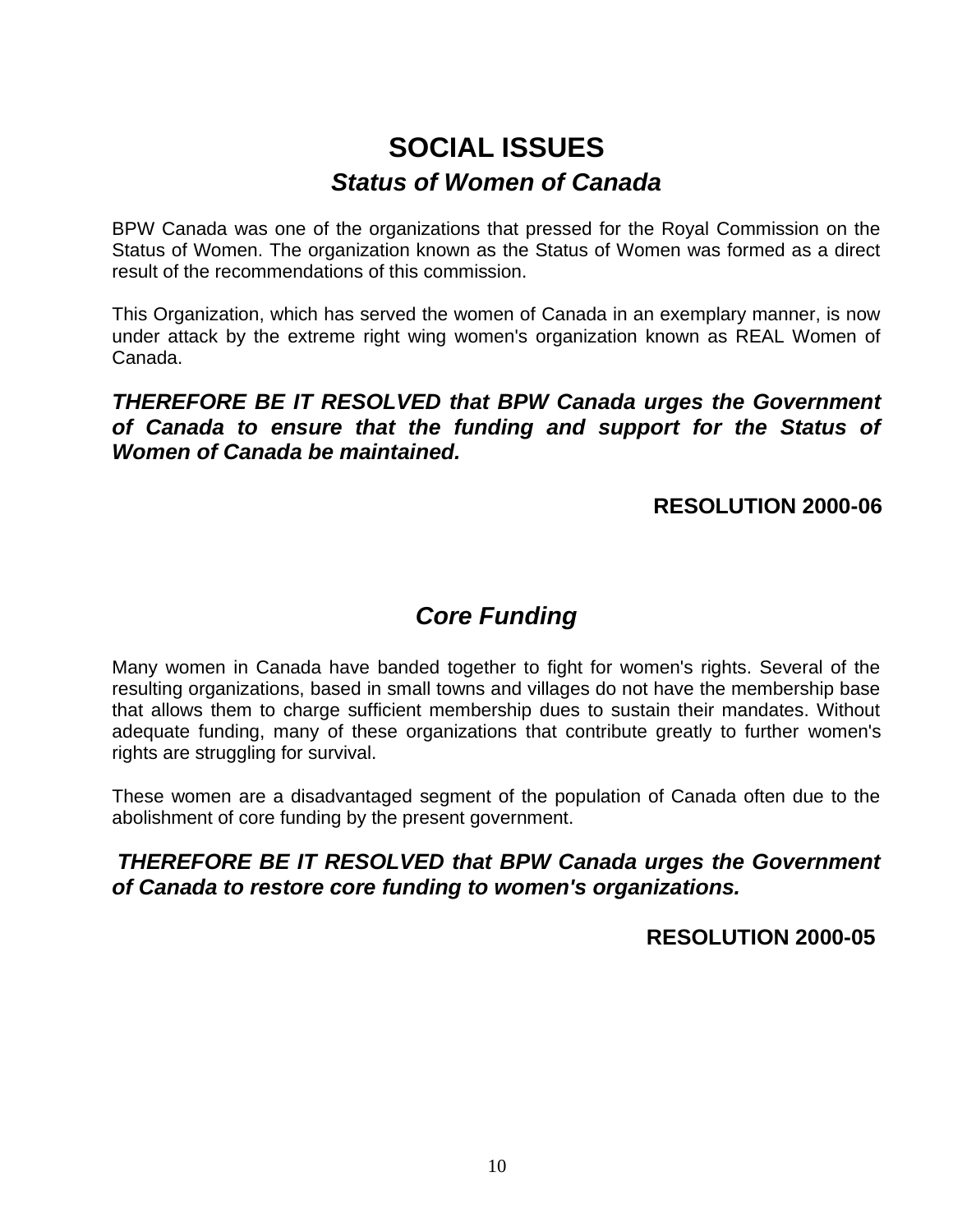### *Literacy - Everyone's Concern - Pay Now or Later?*

Studies have been completed proving that one-third of all Canadians do not have the literacy skills required to meet the demands of their daily activities. These skills are linked directly to employment and income. Unfortunately, the majority of these illiterate individuals are women and children living below the property level.

Children's literacy levels are strongly linked to the educational levels of their parents, especially their mothers. These Literacy skills or lack thereof are passed from one generation to another. Better-educated mothers tend to have healthier babies and children who are better prepared for school and inclined to stay in school. One of the best methods to support children's learning is to ensure parents, especially mothers, improve their own literacy skills.

Low literacy levels produce low productivity in the workforce, low self-esteem, and unemployment or underemployment often resulting in poverty. Prevention and/or early intervention programs are essential to provide stimulation in the early years of a child's development. Funding programs to raise the literacy levels of women will in turn affect their children and future generations, benefiting all areas of society; business, social and health costs and employment levels. Several agencies and organizations have expressed a willingness to partner in operating preventative programs to help increase literacy levels providing sufficient funding is available to operate these programs. Although both the Federal and Provincial Governments provide funding to support literacy programs, the funding remains limited.

*THEREFORE BE IT RESOLVED that BPW Canada urges the Government of Canada to increase the funding allocated to Family Literacy Programs, which will allow for proactive, rather than reactive programming.*

*FURTHER BE IT RESOLVED that BPW Canada urges the Federal Minister of Education to encourage the Provincial Ministers of Education to develop and fund more programs in this area.*

*FURTHER BE IT RESOLVED that BPW Canada urges local clubs and Provincial Organizations to encourage the Provincial Ministers of Education to develop and fund more Family Literacy Programs.*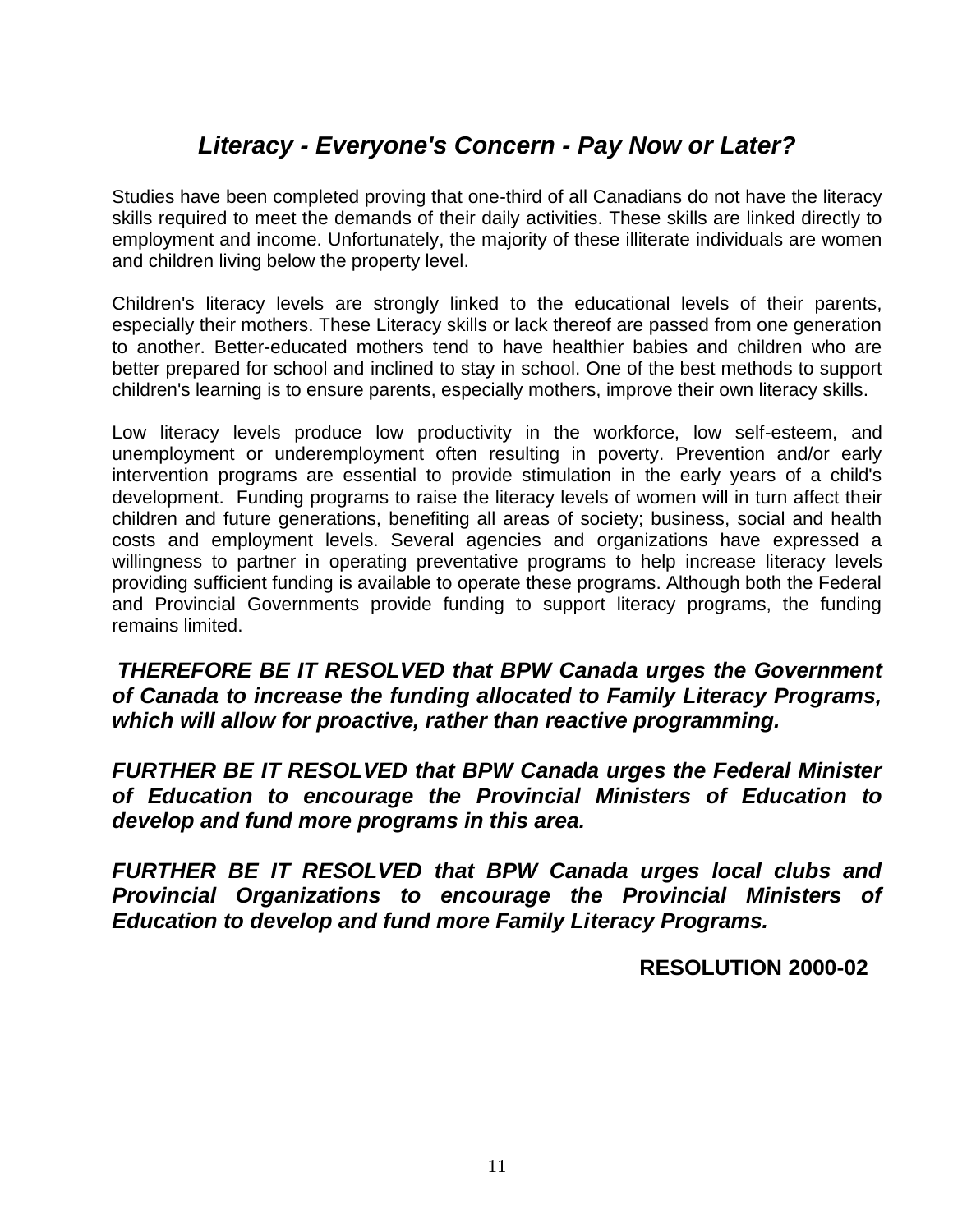### *Crime Prevention Through Social Development*

Most women charged with prostitution-related offences, shoplifting, or fraud tend to be young, poor, under educated, unskilled, addicted to alcohol and/or drugs, with a disproportional number being Native. Many of these women have been victims of physical and sexual abuse and are emotionally or financially dependent on abusive male partners.

The annual cost of incarcerating an adult is estimate to be between \$40,000 and \$80,000 with even higher costs in the case of a woman or a young offender.

The criminal justice system is largely concerned with controlling rather than preventing crime. However, we need to begin addressing the underlying factors that lead people towards criminality, to begin investing in healthy children and strong communities rather than continuing to rely upon and inject funds into the criminal justice system.

*THEREFORE BE IT RESOLVED that BPW Canada urges the Government of Canada to:*

*1. Provide and maintain funding for current community social programs.*

*2. Provide information to any government department concerning community programs similar to the Headstart program in Moncton, New Brunswick.*

*FURTHER BE IT RESOLVED that BPW Canada urges the Government of Canada to:*

*1. Commit itself to support research and evaluation over an extended period of time; e.g. 30 years, to determine the costs, benefits and effectiveness of efforts to prevent crime through social development, and to publish the result of the research and evaluation projects.*

*2. Support the recommendation of the Twelfth Report of the Standing Committee on justice and the Solicitor General (the Homer Report) that the Government of Canada increase funding for crime prevention.*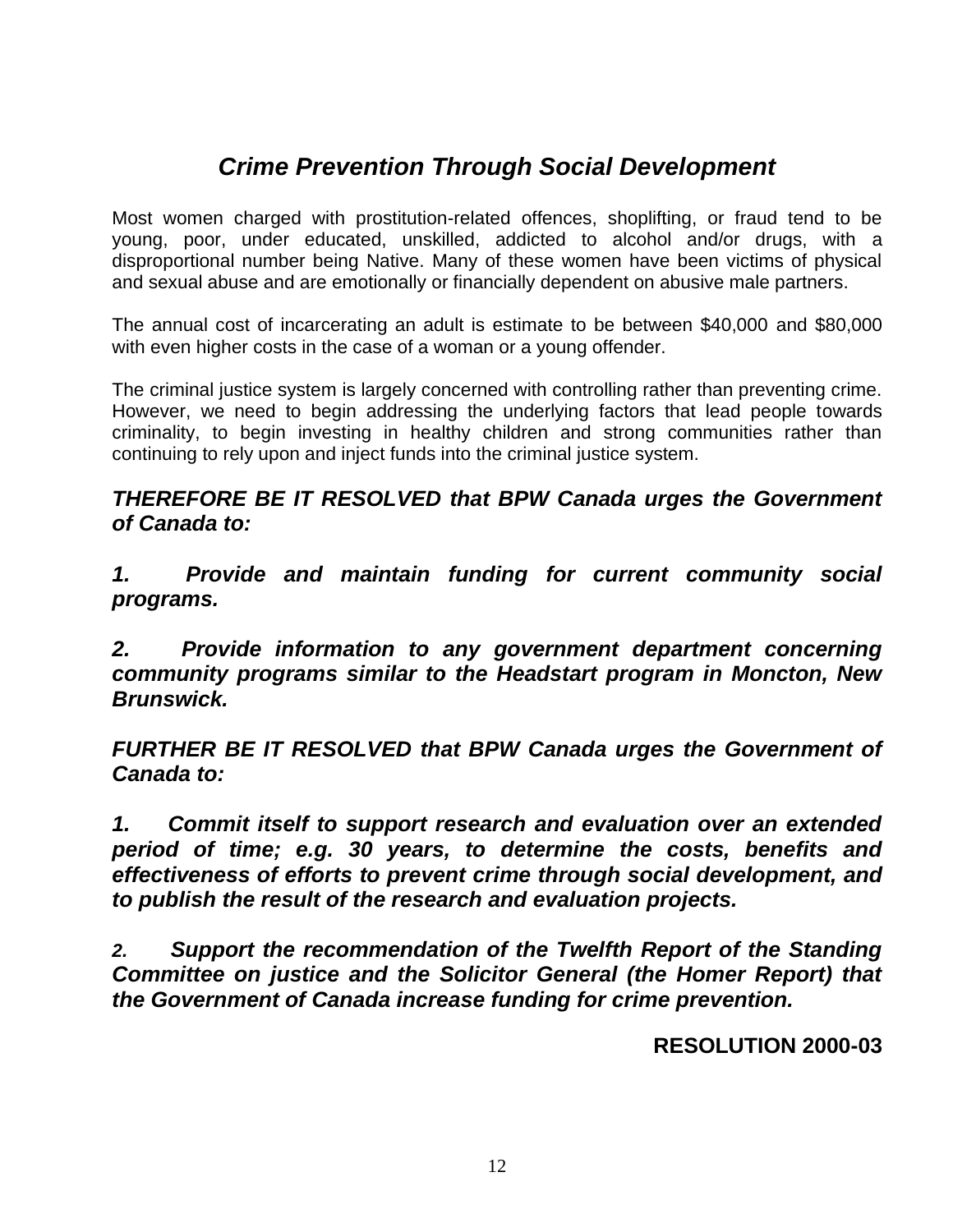### *Encouraging Violence Against Women and Children Through Song - Criminal Code/Immigration Act Amendments*

Recently, an increased number of singers are depicting violence against women in their songs; for example the rapper "Eminem". On his first CD, Eminem rapped about killing his ex-wife as their tiny daughter looked on. In his latest CD and the song "Kill You", he raps "Slut, you think I won't choke no whore, till the vocal cords don't work in her throat no more?" Eminem has been criticized by prominent political personnel in the U.S and by gay groups for his homophobic lyrics and by music groups accusing him of making money by exploiting the world's misery.

After receiving a copy of a letter to Toronto police calling for the use of hate-propaganda laws against Eminem from promoting hatred and violence against women, Ontario Attorney-General James Flaherty asked Ottawa to keep the singer out of Canada. Police could not lay charges based on offensive lyrics attacking either women or men as there are only four basic hate categories for hate crime investigation: race, ethnic origin, religion and sexual orientation - gender not falling under the legal criteria **(1)** .

There has been much debate concerning the effects these songs have on young men's portrayal of women and their tendency in such cases to be more violent towards women. These types of songs tend to perpetuate negative stereotypes and glorify violence against women and children. BPW Canada members believe the graphic illustrations portrayed in these songs continue to put women's safety in jeopardy.

*THEREFORE BE IT RESOLVED that BPW Canada urges the Government of Canada to amend Section 318(4) of the Criminal Code to include gender as an identifiable group paralleling Section 3(1) of the Human Rights Act.* **(2)**

*FURTHER BE IT RESOLVED that BPW Canada urges the Government of Canada to amend Section 19 of the Immigration Act to include the following class of inadmissible persons:*

*"Persons about whom there are reasonable grounds to believe will communicate statements in any public place which incite others to hate crimes against any identifiable group as will be defined in Section 318 of the Criminal Code."* **(3)**

**RESOLUTION 2001-03**

**(1) Canadian Human Rights Act** [\(http://canada.justice.gc.ca/en/laws/H-2/25606.html\):](http://canada.justice.gc.ca/en/laws/H-2/25606.html):) **Prohibited Grounds of Discrimination:** 

Section 3. (1) For all purposes of this Act, the prohibited grounds of discrimination are race, national or ethnic origin, colour, religion, age, sex, sexual orientation, marital status, family status, disability and conviction for which a pardon has been granted.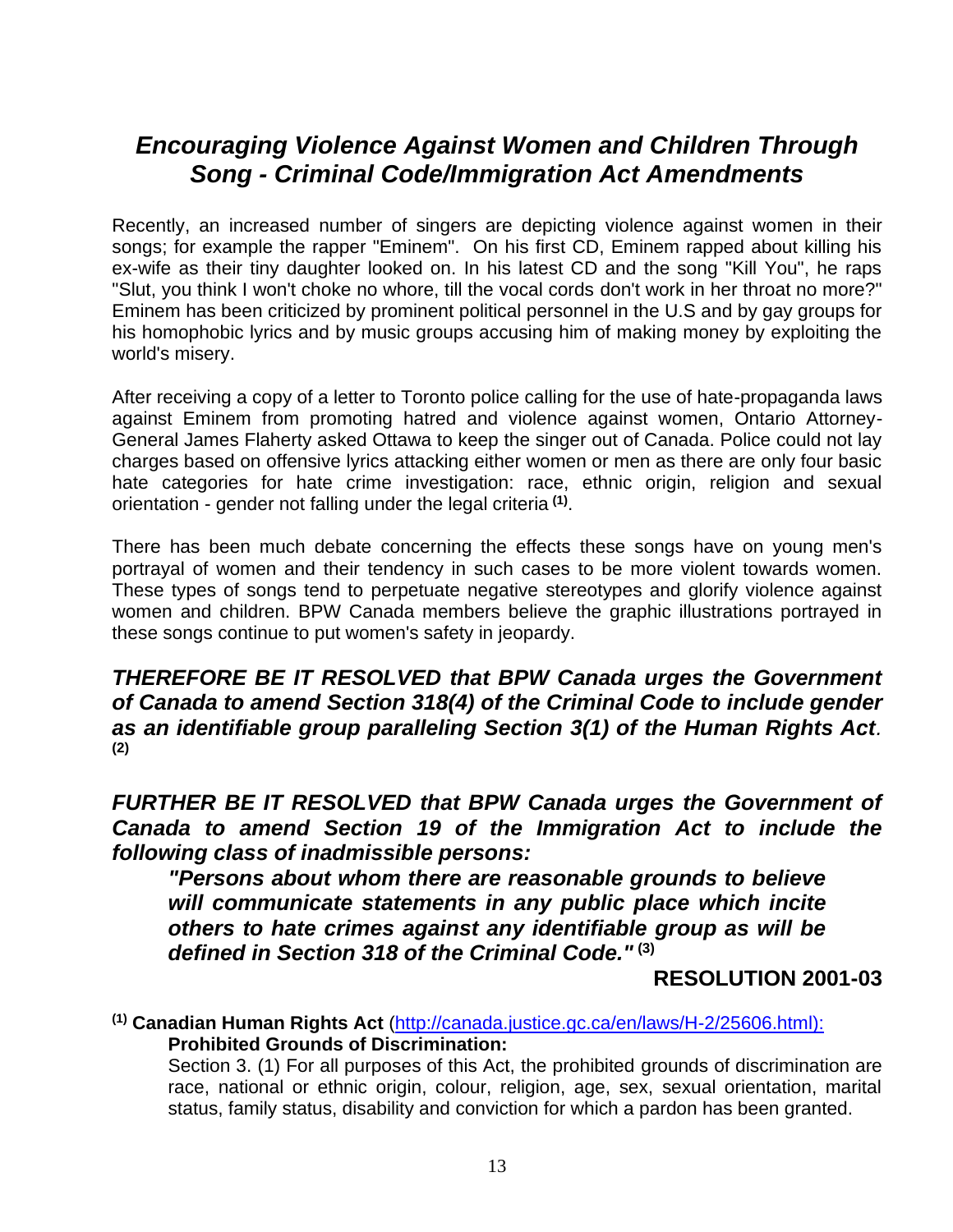#### **(2) Criminal Code** [\(http://canada.justice.gc.ca/en/laws/C-46/35685.html\):](http://canada.justice.gc.ca/en/laws/C-46/35685.html):)

#### **Advocating Genocide:**

Section 318. (4) In this section, "identifiable group" means any section of the public distinguished by colour, race religion or ethnic group".

#### **(3) Immigration Act** [\(http://canada.justice.gc.ca/en/laws/I-2/text.html\):](http://canada.justice.gc.ca/en/laws/I-2/text.html):)

#### **Inadmissible Classes:**

Section 19. (1)(d) persons who there are reasonable grounds to believe will

(i) commit one or more offenses that may be punishable under any Act of Parliament by way of indictment, other than offences designated as contraventions under the Contraventions Act, or

(ii) engage in activity that is part of a pattern of criminal activity planned and organized by a number of persons acting in concert in furtherance of the commission of any offence that may be punishable under any Act of Parliament by way of indictment;

Section 19. (1)(e) persons who there are reasonable grounds to believe

(i) will engage in acts of espionage or subversion against democratic government, institutions or processes, as they are understood in Canada,

(ii) will, while in Canada, engage in or instigate the subversion by force of any government,

(iii) will engage in terrorism, or

(iv) are members of an organization that there are reasonable grounds to believe will

(A) engage in acts of espionage or subversion against democratic government, institutions or processes, as they are understood in Canada,

- (B) engage in or instigate the subversion by force of any government, or
- (C) engage in terrorism;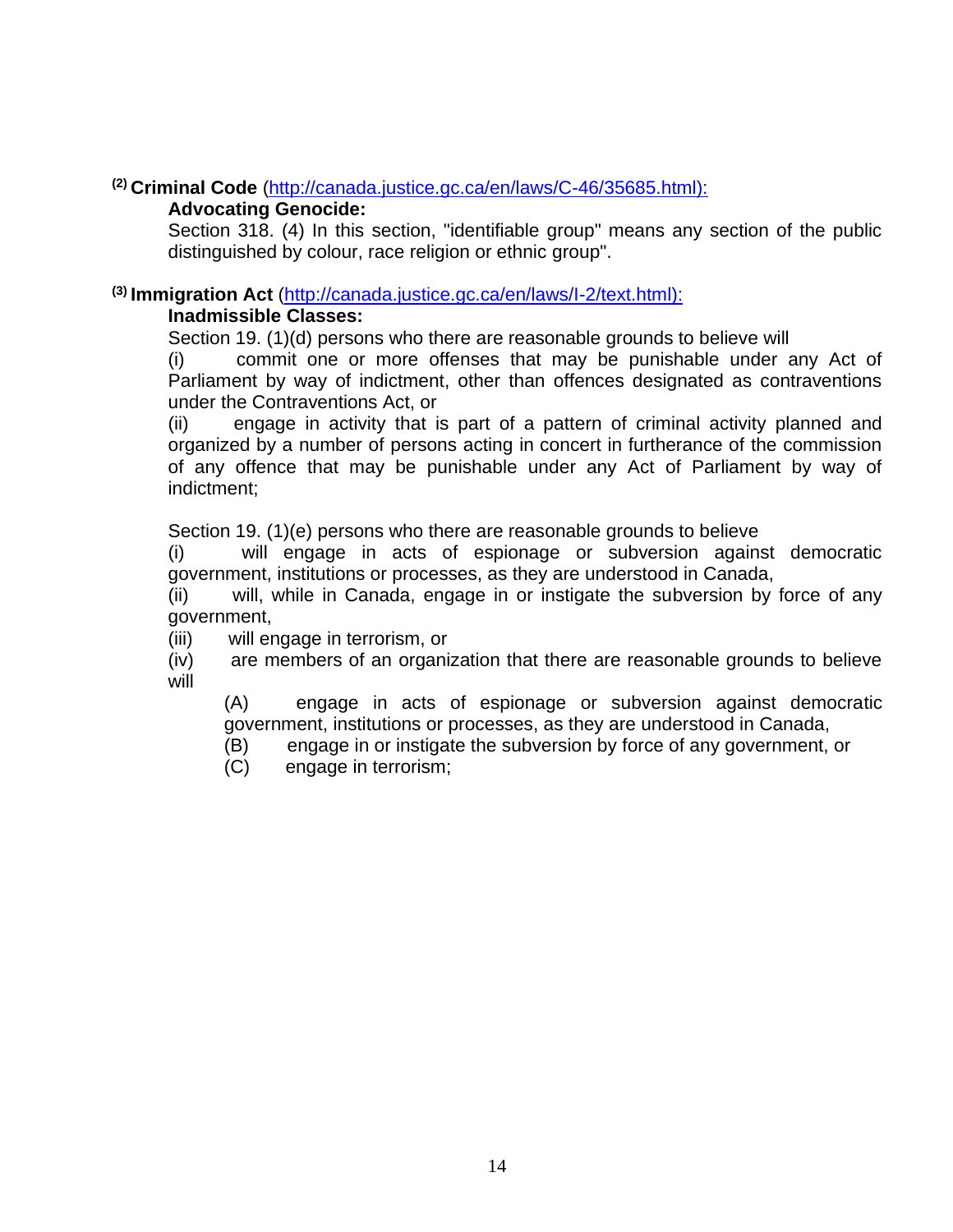### *The Exploitation of Young Females in the Sex Trade Industry*

Large numbers of girls and young women are being brought across our borders from Mexico, Thailand, India, the Philippines and other underdeveloped countries for the purpose of the sex trade industry. The sex trade industry includes work in escort services, adult entertainment venues, street prostitution, and body rub parlors.

The average age for entry into the prostitution trade in North America is 13-1/2 years of age, with some girls entering the trade as early as eight years old. Once indoctrinated into this trade at an early age, these girls and young women find it virtually impossible to leave as they are without resources, are economically dependent, and have been physically damaged. Coercion, veiled and overt threats of violence are often used to marginalize and control these girls and young women so that they cannot willingly leave the trade.

Research has shown that females involved in the sex trade industry are at greater risk of being subjected to violence, substance abuse with long-term adverse effects to their health and safety. Out of 63 known prostitutes found murdered in Canada between 1991-1995, 60 were females. The importance, exploitation and indoctrination of girls and young women constitute child and sexual abuse. Current laws prohibiting the sexual procurement of children in Canada and in other countries in the world are not being enforced.

#### *THEREFORE BE IT RESOLVED that BPW Canada urges the Government of Canada:*

*a. To re-examine and evaluate the use, impact and enforcement of the various provisions of the Criminal Code dealing with the sex trade industry and make such amendments as are necessary to address the problem of importation, exploitation and indoctrination of girls and young women in the sex trade.*

*b. To enact the 1990 Federal Standing Committee of Justice's recommendations that funds be committed to provide start-up and core funding to community-based agencies to develop and administer integrated, recovery and rehabilitative programs to enable females to leave the sex trade industry.*

*c. To provide educational programs to national Associations of Chiefs of Police and members of the judiciary about child sexual exploitation so that the appropriate sanctions can be meted out to assist in the eradication of trafficking in females.*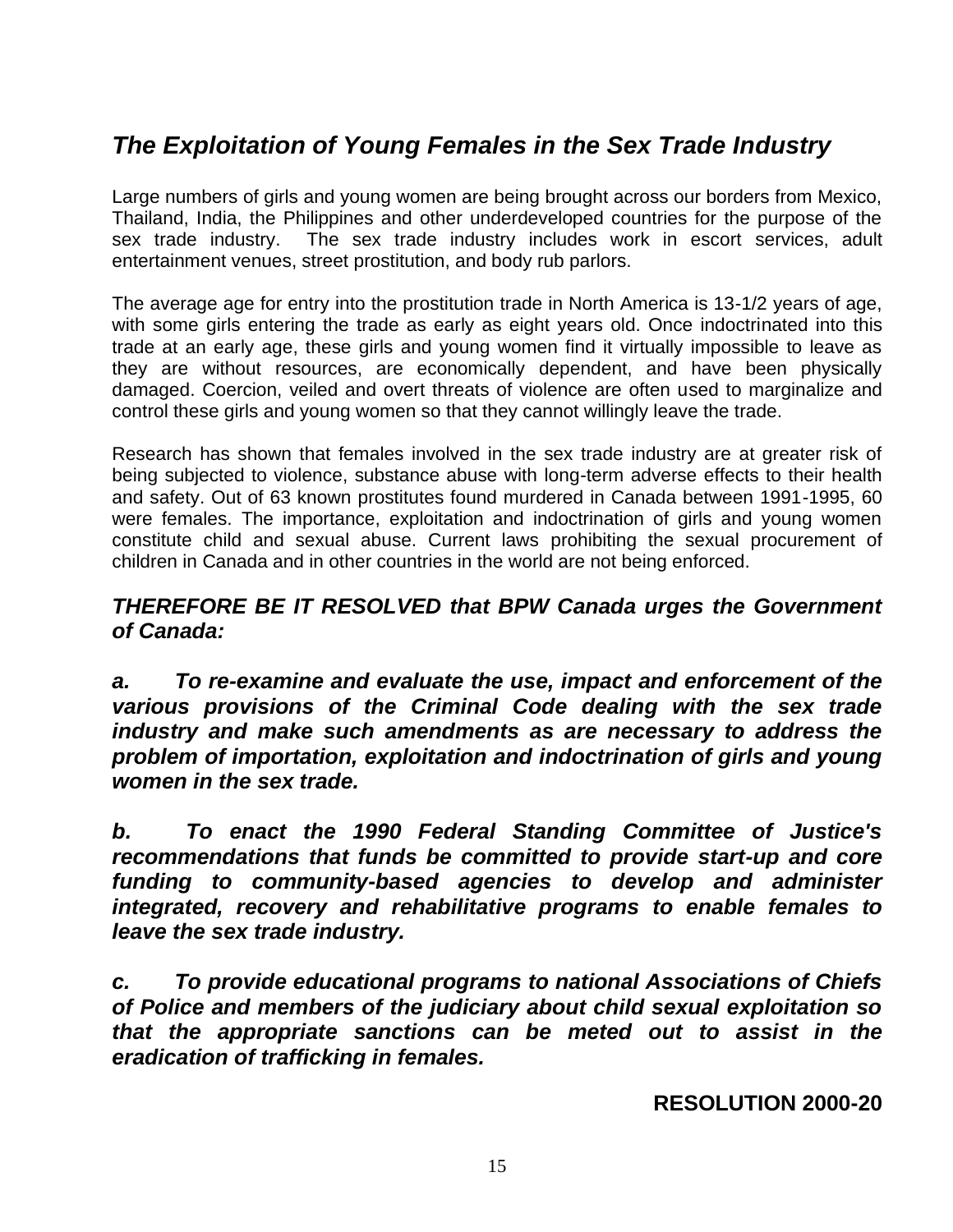### *Electronic Communications*

The age of electronic communications is invading the homes, the workplace and the lives of the people of Canada.

Many Canadians, especially women, find the assault by these unsolicited communications, many of which are sexually exploitative and offensive in nature to be an invasion of privacy.

*THEREFORE BE IT RESOLVED that BPW Canada urges the Government of Canada to enact legislation to prohibit the use of electronic communications for delivery, distribution, publication, and solicitation of sexually exploitative material which violates and degrades women***.**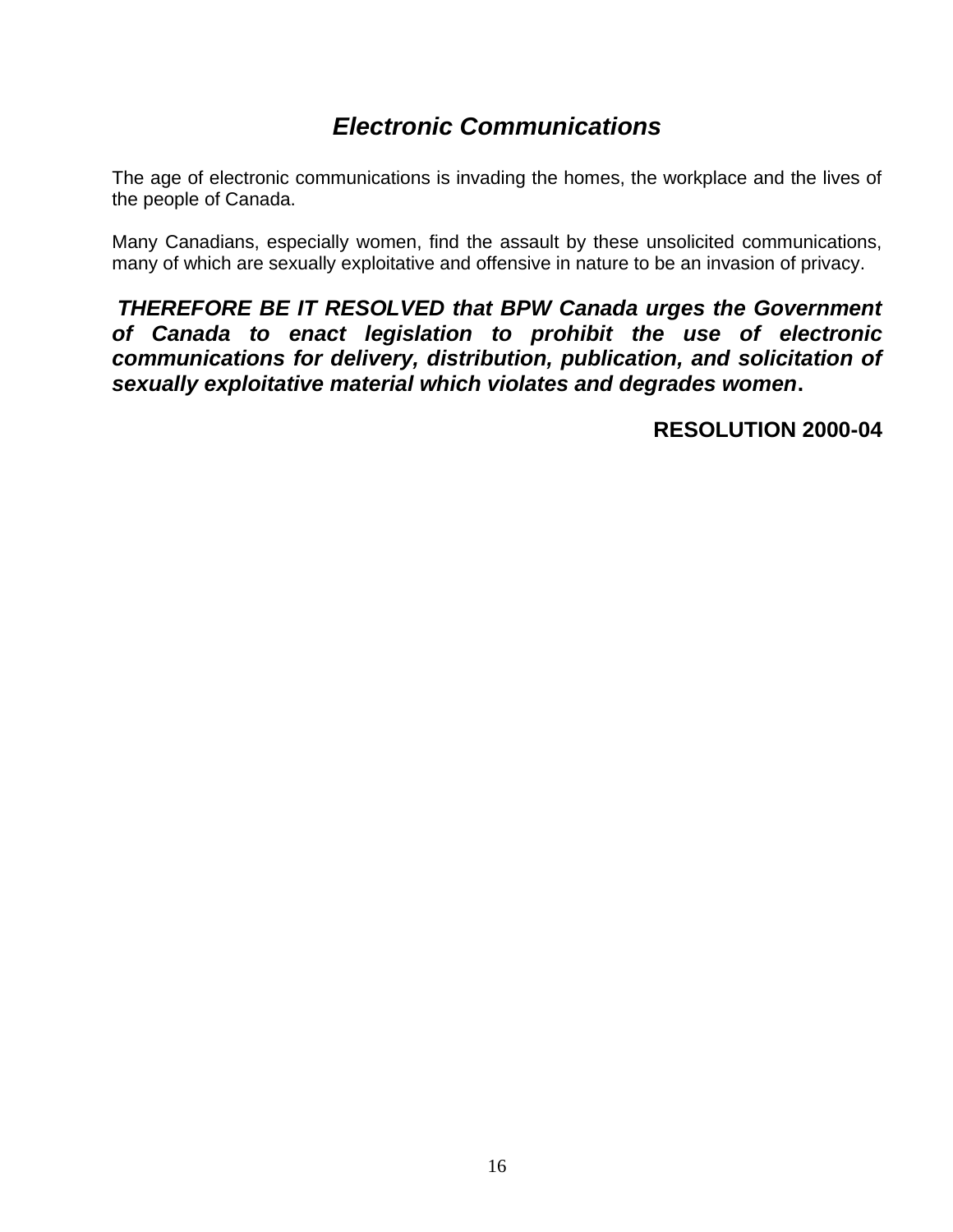### *Pharmaceutical Companies*

Dr. Nancy Olivieri, a Medical Doctor, a Scientist and a Professor of Medicine at the University of Toronto, is Head of the Hemoglobinopathy Program. She is the author of over 150 peerreviewed papers, book chapters and reviews. Dr. Olivieri was responsible for the largest program of patients with thalassemia in North America. She has a long research career with focus on thalassemia, sickle cell anaemia, iron overload and transfusion medicine.

Dr. Olivieri went against a drug company and the medical establishment when she discovered a drug used to treat children had potentially serious and harmful side effects. She published the results in the New England Journal of Medicine without consent of the drug company and was sued and, without the support of the University of Toronto, she has continued her legal battles with the drug company.

BPW Canada commends Dr. Nancy for her dedication to her patients, commitment to her research, the maintenance of her outstanding medical ethics and her courage in the face of overwhelming forces attempting to silence her.

To prevent similar incidents from happening between Pharmaceutical companies and researchers who question the effects of products on the health of patients, further action is required by the Government of Canada.

*THEREFORE BE IT RESOLVED that BPW Canada urges the Government of Canada to investigate all incidents where Pharmaceutical companies may be promoting products, usually new drugs, and where a researcher questions the effect of the product on the health of the patient, and the pharmaceutical company retaliates by using its clout to silence anyone questioning its products by threatening that person with legal action and by withdrawing its support of the hospital, health care establishment or research facility.*

*FURTHER BE IT RESOLVED that BPW Canada recommends that, if the investigation proves that undue influence was used, that the pharmaceutical company be fined.*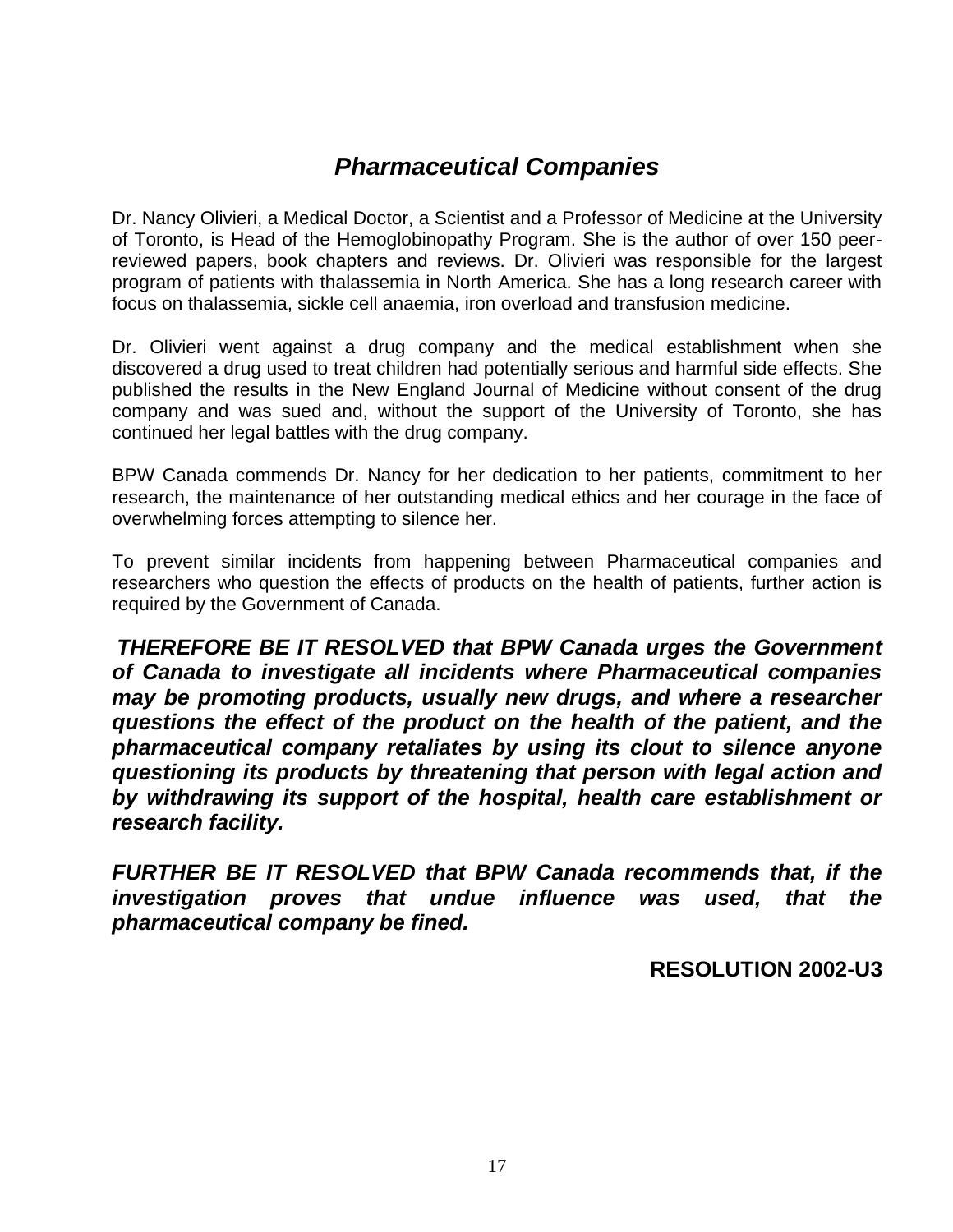# **PENSIONS / TAXATION**

### *Canada Pension Plan (CPP) Contributions*

Many Canadians, because of family obligations, geographical locations, educational background, age or because of the nature of work available to them (seasonal, casual, or part-time) are marginally employed. Their level of income makes it impossible for them to prepare financially for their old age through RSPs, GICs, etc. Most of these people are women (both old and young).

Every employer is required to deduct CPP contributions at source and to match funds on remittances to Revenue Canada. The marginally employed person's CPP contributions are automatically returned to them if their income is less than \$3,500. However, the employer's portion is not returned.

Retaining all CPP contributions deducted at source would enable every Canadian to be part of the National Pensions Plan as both a contributor and a recipient.

*THEREFORE BE IT RESOLVED that BPW Canada urges the Minister responsible for the Canada Pension Plan to mandate that all contributions to the CPP be retained within the plan to be drawn upon by all contributors according to existing CPP regulations.*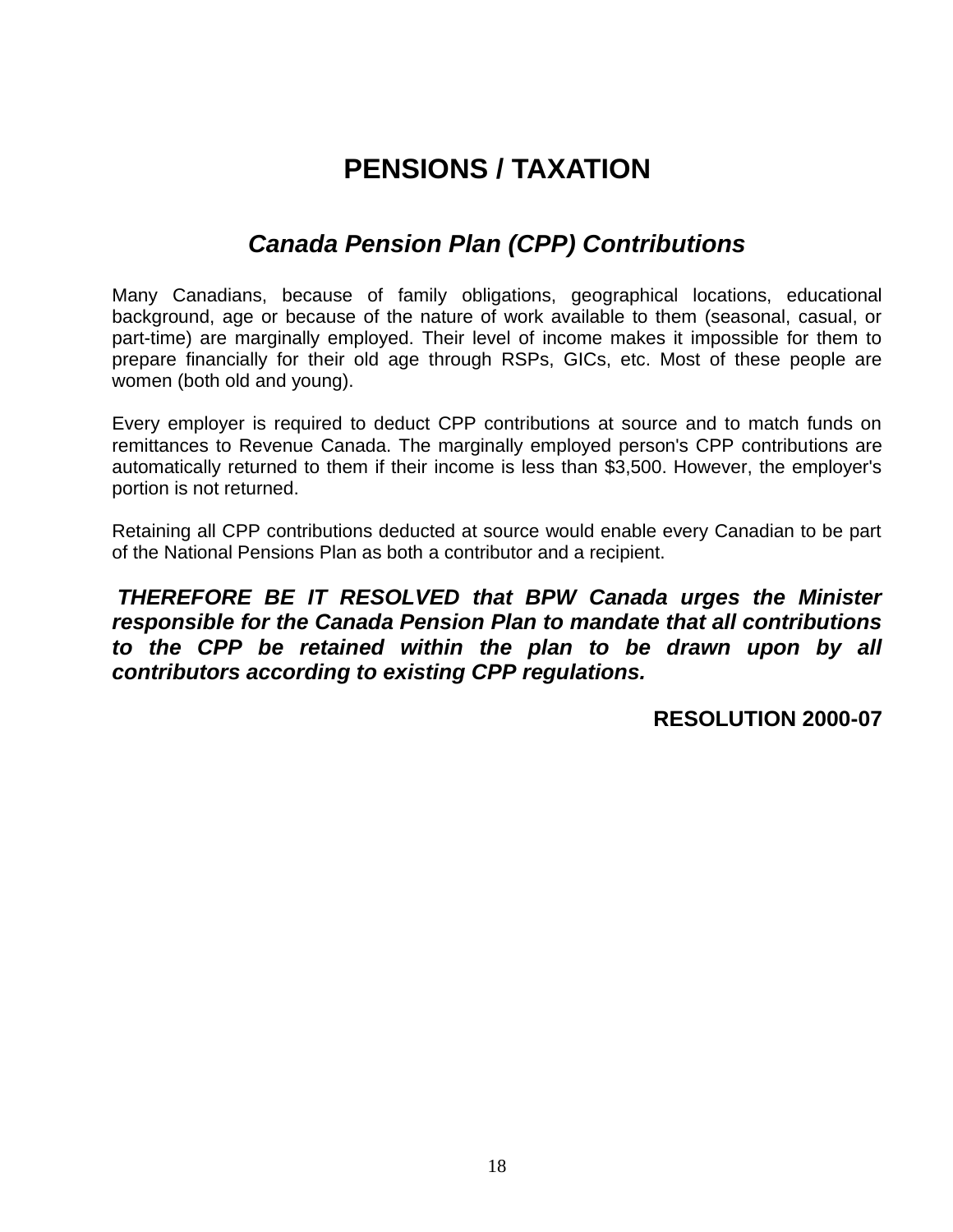### *Canada Pension Plan (CPP) for Homemakers*

BPW Canada has previously requested the Government of Canada to work towards making it possible for homemakers to contribute to the CPP. However, Canadian homemakers, most of whom are women, are still unable to contribute to CPP even though many wish to do so.

#### *THEREFORE BE IT RESOLVED that BPW Canada once again re-affirms its request to the Government of Canada to explore the feasibility of permitting the spouse at home to contribute to CPP or QPP as a selfemployed worker.*

#### **RESOLUTION 2000-08**

### *Canada Pension Plan (CPP) for Caregivers*

Women are primary caregivers of aged, disabled or ill family members, often at the expense of their earning potential. Women, working full time, earn substantially less than men who are working full time. Consequently, women have lower pension income and less opportunity to save for retirement. Women have a considerably longer life expectancy than men and therefore require a pension income for longer than men. A disproportionate number of retired women live in poverty and rely heavily on the public pension system.

There is currently a "Child Rearing Drop Out Provision" for parents who have taken time out of the workforce to look after their child (up to 7 years). This provision is used when calculating CPP retirement benefits which decreases the years required to contribute, the net effect being an increase in the CPP retirement benefit paid out each month to the recipient.

BPW Canada would like to see a similar "Drop Out Provision" for Caregivers.

#### *THEREFORE BE IT RESOLVED that BPW Canada urges the Government of Canada to:*

#### *1. Retain the public pension plan.*

*2. Implement a CPP "drop-out" provision for contributors who take time out of the workforce to care for aged, disabled or ill family members. This would be similar to the existing "Child Rearing Drop Out Provision" provided for parents of children (up to age 7).*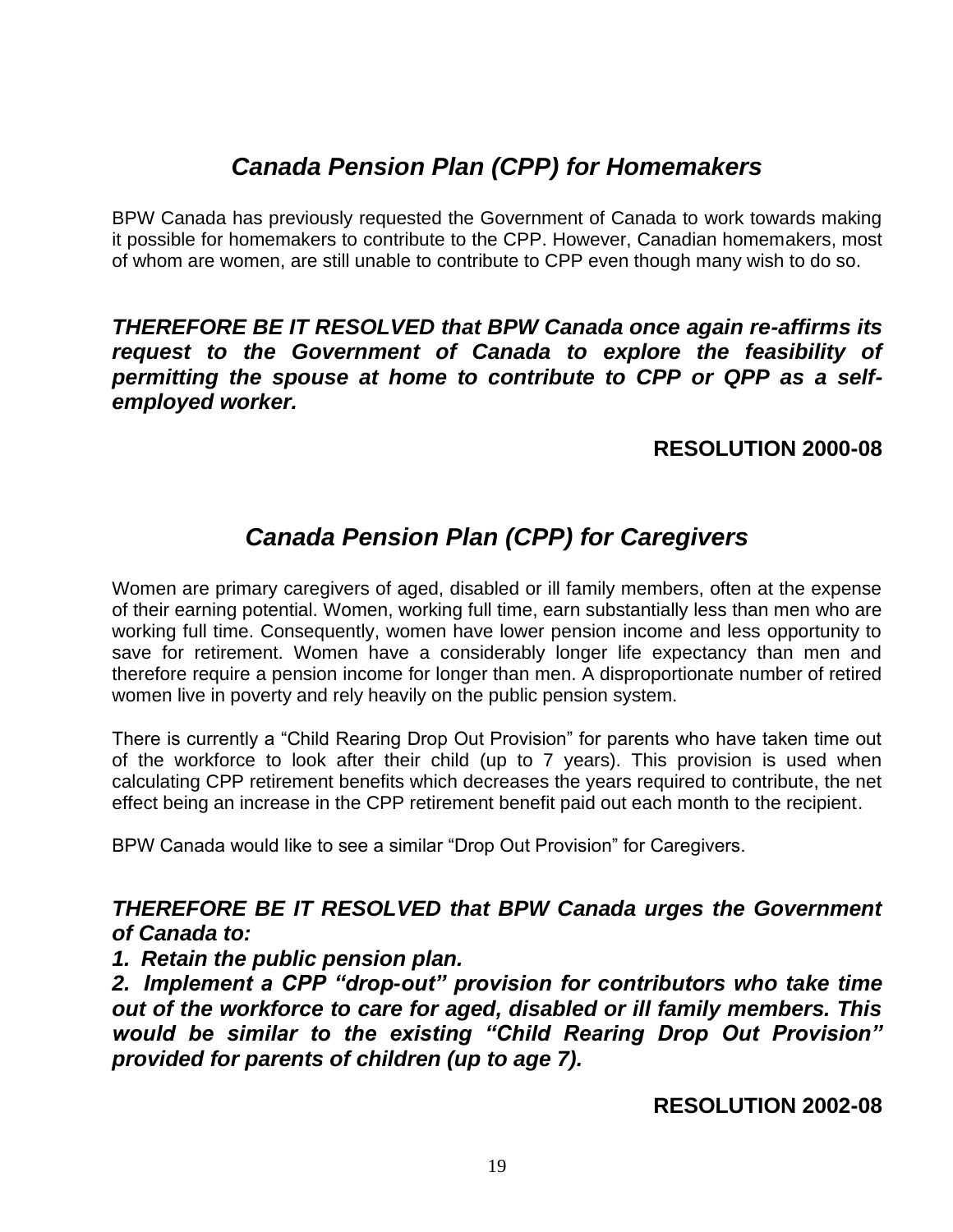### *Fair Income Tax Treatment for the Disabled*

CPP Disability Pension provides financial income benefits for the disabled.

When employee benefits have expired for low-income applicants who were members of group employee benefits and personal disability plans, often the only remaining source of income is CPP Disability.

As these benefits are 100% taxable, the recipient must pay taxes on this limited income.

#### *THEREFORE BE IT RESOLVED that BPW Canada urges Canada Customs and Revenue Agency to exempt CPP Disability Pension from taxation when it is the recipient's only source of income.*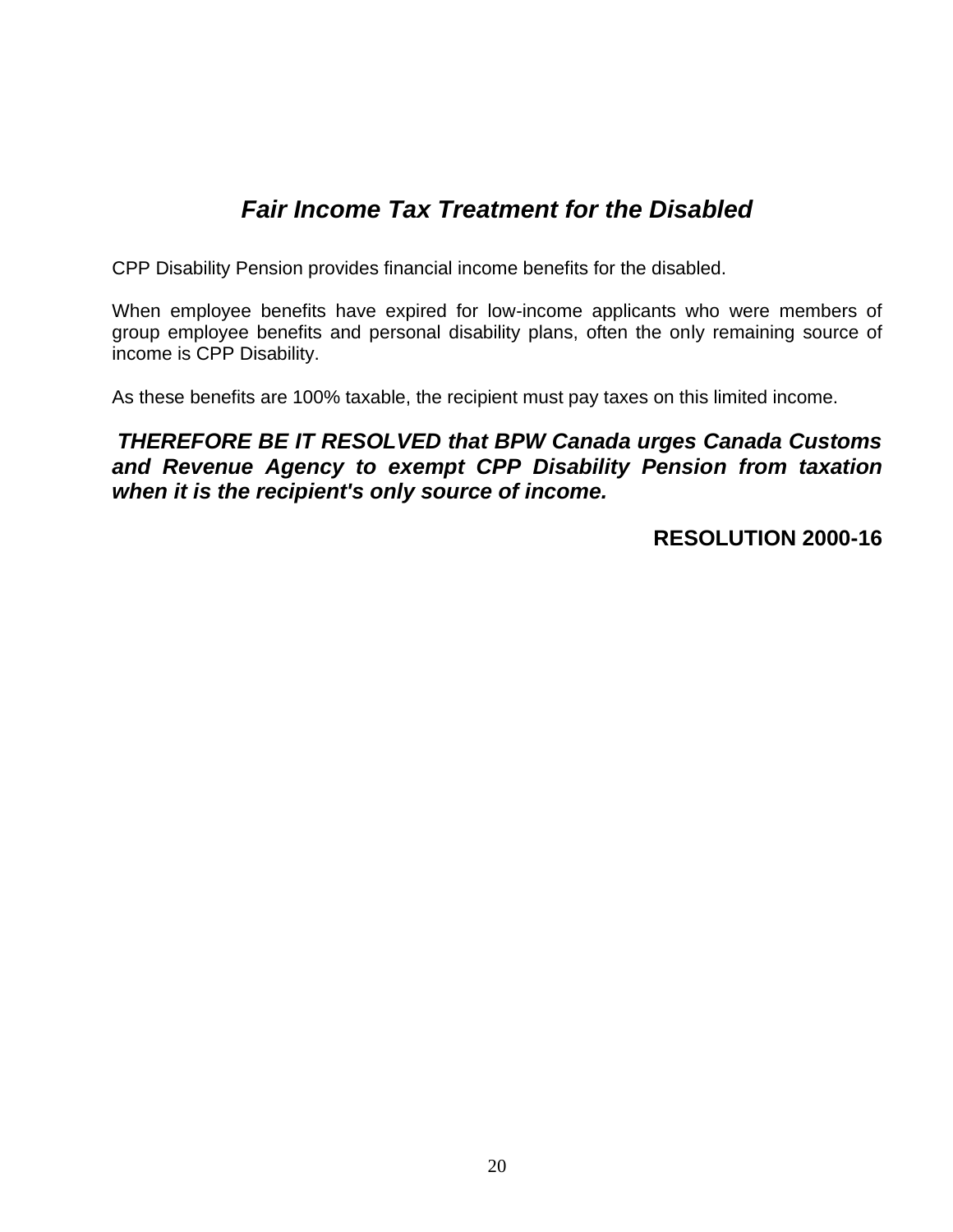### **Taxation and the Family**

Stay-at-home parenting of small children should be encouraged as children benefit from the presence of caregivers who are consistent and who love the children. The value to society of a child who feels secure, self-confident and happy is immeasurable---lowered risk of delinquency and higher levels of productivity being some of the benefits.

The present system of taxation discriminates against families who choose to have only one parent employed, placing a financial burden on the family and encouraging both parents to seek employment. For example; for two families of equal income, the income of the family with one working parent is taxed on one tax return at a much higher rate than the family where both parents are working and are taxed separately.

Using the 2000 Income Tax Form, for the non-working spouse, the income could be included on a new line, Number 151. The working spouse could then deduct this amount on a new line, Number 152 (maximum \$30,004). The combined family net income would remain the same, not increasing the eligibility for tax credits. In addition, the combined allowable RSP deductions for both spouses should not exceed the maximum, requiring a change to the RSP worksheet.

This recommendation for income splitting is intended to be temporary and is not be construed as a precursor to the filing of joint tax returns for all taxpayers. However, we believe this change would encourage lower and middle-income families with small children to consider making the financial sacrifice necessary when one parent takes time out from the workforce.

*THEREFORE BE IT RESOLVED that BPW Canada urges the Government of Canada, in particular Canada Customs and Revenue Agency, to change the Income Tax Act affecting couples with children under the age of six years who have only one parent employed or self-employed to allow the working spouse to split his/her earned income with the non-working spouse and thus be taxed at a lower rate.*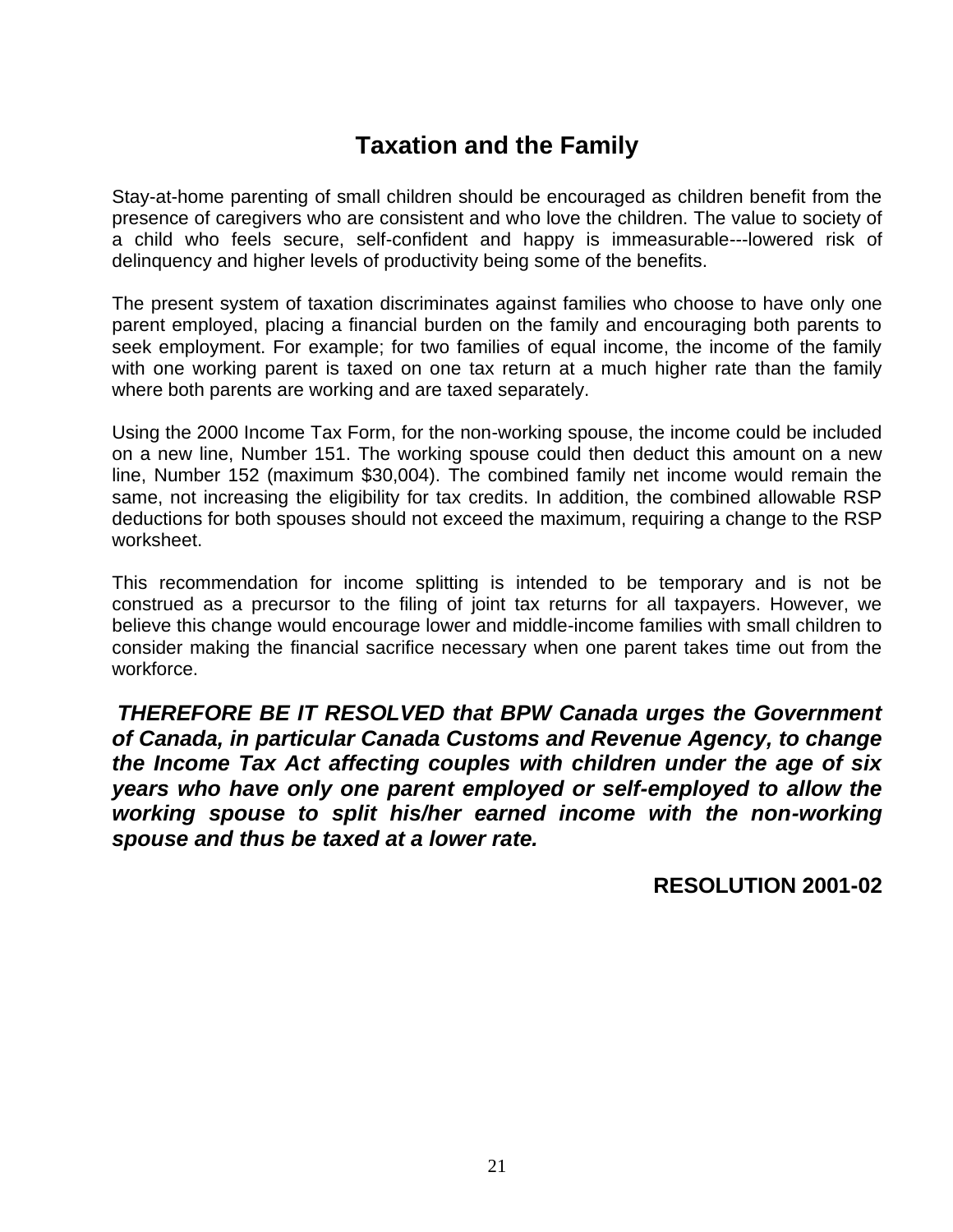### **RSP Contribution Room for Care Givers**

Women often take time out from their working lives for care giving to children and other family members. It is generally agreed and recognized that homemakers' work is of value to the society as a whole and is not currently financially compensated. Statistics Canada reports that more women than men take time out of their careers to be primary caregivers of children and parents. This reduces women's lifetime working income, thereby reducing their allowable RRSP contribution room.

Women make up a proportionately high percentage of those living in poverty in their senior years due in part to their inability to save for retirement through RRSPs. They generally receive far less in both CPP benefits and private pension plan benefits upon retirement due to their status during their working years.

Women have a longer retirement to finance and therefore cannot afford to forfeit accumulating RRSP room while care giving family members.

Women still earn on average less than men. Statistics Canada reports that in 1999 women earned 64.1% of what men earned. Less earnings translates into less RRSP room as RRSP contribution room is calculated as 18% of previous year's earnings.

Women make up 45% of the Canadian paid labour force, yet only 32% of them work in jobs that provide pensions. They make up almost two thirds of the part-time workforce, which provides no benefits at all. Therefore, RRSPs are essential to their future financial well-being.

The combination of lower working wages, longer lifetime expectancy, lower pension incomes, and time taken off from the workforce for care giving, makes it crucial that tax laws be amended to allow people to accumulate RRSP contribution room while they are care giving family members based on average national childcare costs.

#### *THEREFORE BE IT RESOLVED that BPW Canada urges the Government of Canada to permit non-earning caregivers to contribute to RRSPs.*

*FURTHER BE IT RESOLVED that BPW Canada urges the Government of Canada to amend tax laws to impute an appropriate income to the caregiver on which RRSP contribution room can be calculated.*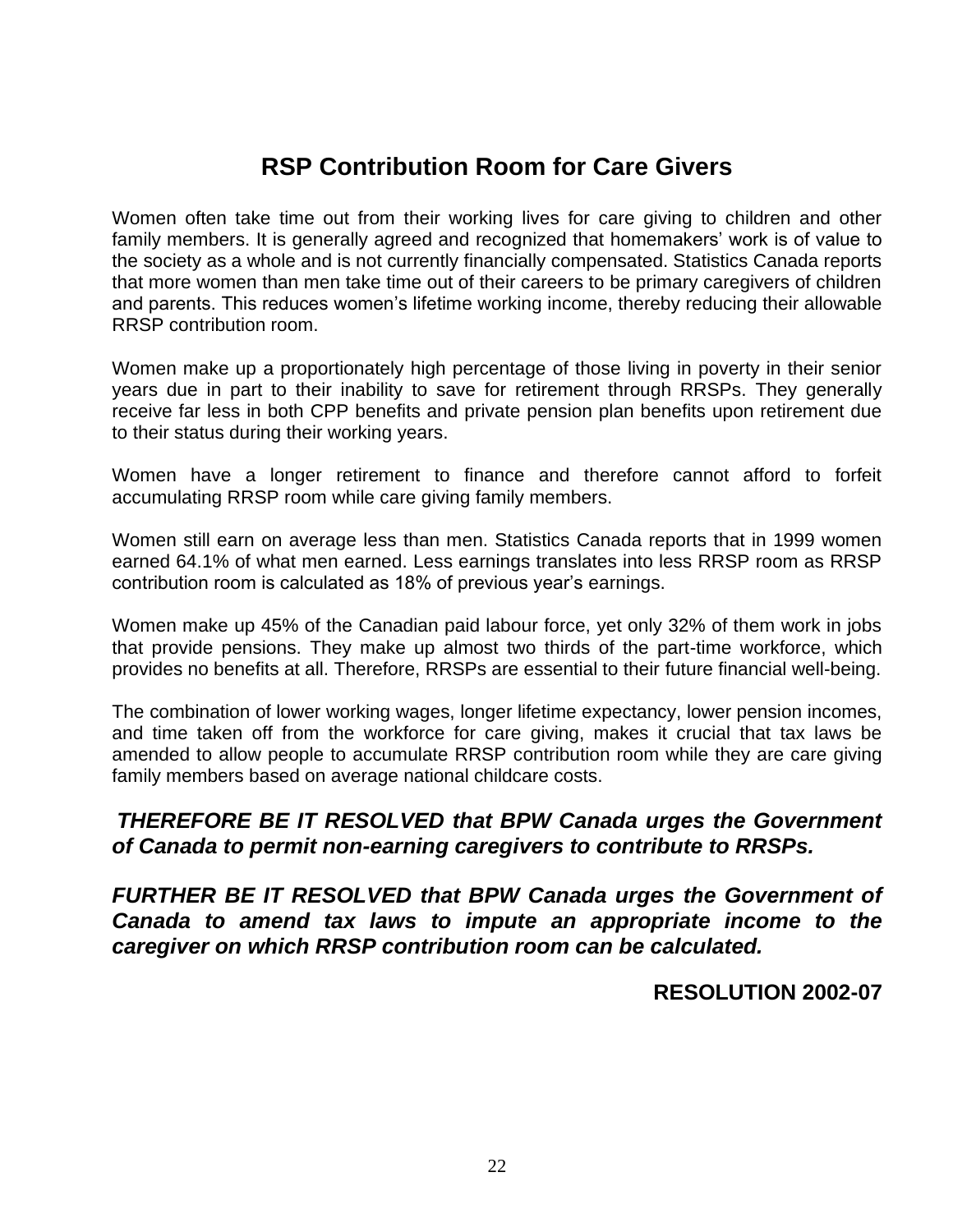# **LABOUR RELATIONS**

### *Workplace Child Care*

The Government of Canada has recognized the importance of quality Child Care. Many children are being cared for in less than ideal circumstances because their working parents cannot afford quality Child Care.

Quality Child Care is not always conveniently located. BPW Canada has as one of its purposes "to work toward the improvement of economic, employment and social conditions for women". Quality Child Care works to improve economic, employment and social conditions for parents by making it easier for them to work productively. Employers who provide workplace Child Care find that they benefit as well.

#### *THEREFORE BE IT RESOLVED that BPW Canada urges the Government of Canada to be responsible to institute tax incentives for employers for employers who establish on-site workplace Child Care.*

#### **RESOLUTION 2000-17**

#### *Garment and Sportswear Industry*

The history of exploitation and abuse of workers in the garment and sportswear industries is not confined to Third World Countries. There is a problem of sweatshops emerging in Canada due to more and more companies competing for contracts from global fashion giants.

The majority of these garment workers are women and young people who put up with indignity to support their families. Often these factory and home workers are pressured to work up to 12 hours per day with no weekends off for extremely low wages.

Workers in Canada are demanding fair working conditions and a living wage. However, companies are trying to find ways to lower costs and increase their profits. They often set up production in countries where wage rates are lower, leaving Canadian workers without jobs.

Steps must be taken to ensure products are produced by workers who receive a living wage and work under favourable conditions. The Government of Canada responded positively to previous campaigns and has appointed Mr. John English to facilitate discussions between representatives of industry and civil society. Negotiations are now taking place for a "Canadian Based Code of Labour Practice" through the initiative called the "Canadian Partnership for Ethical Trading".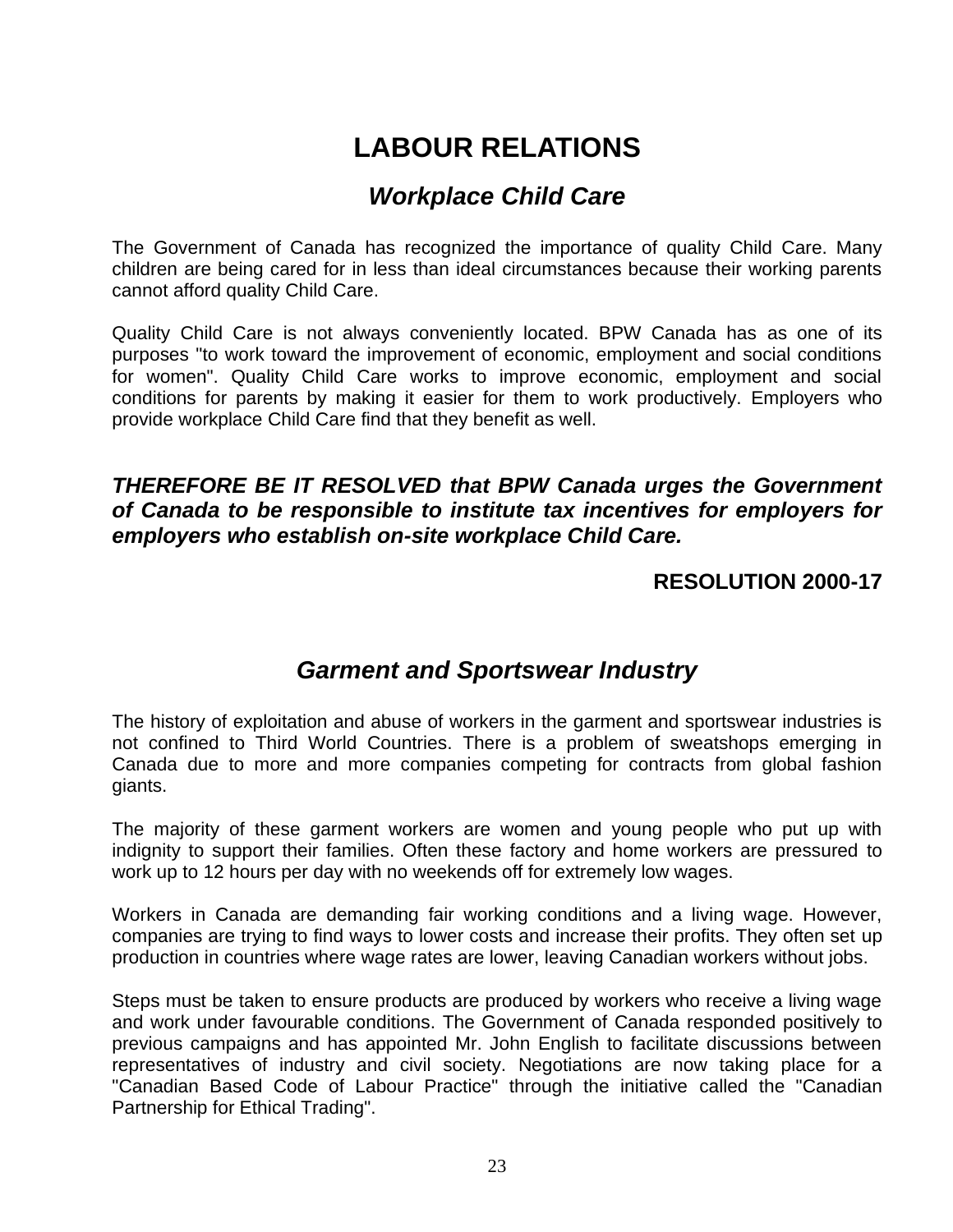These steps are positive. However, we must move forward from this and increase public awareness through access to information on what "Wear is Fair" so that the consumer knows how and under what conditions clothes are made.

Although Labour Relations for the garment sector are a matter of Provincial jurisdiction, provisions are needed to allow workers and interested third parties to make anonymous complaints about violations to the Employment Standards Acts. Provisions are needed for "joint and several liability" so that retailers and manufacturers are legally libel for the violations of their contractors and subcontractors. Homeworkers need a central registry making it mandatory for manufacturers to provide information on their use of homework and rates and benefits paid.

*THEREFORE BE IT RESOLVED that BPW Canada urges the Government of Canada to make changes to:*

*1. The current Canadian Apparel registration system (number on apparel labels) so that consumers will know the name and address of the workplace where a piece of clothing is made.*

*2. Government of Canada procurement policies favouring the purchases by government institutions of products made under humane working conditions (in compliance with International Labour Organization and United Nations conventions and declarations).*

*FURTHER BE IT RESOLVED that BPW Canada urges the Government of Canada, local clubs and organizations to encourage the respective Provincial Ministers to adopt legislation at the Provincial level that would produce these provisions in support of the actions taken by the Government.*